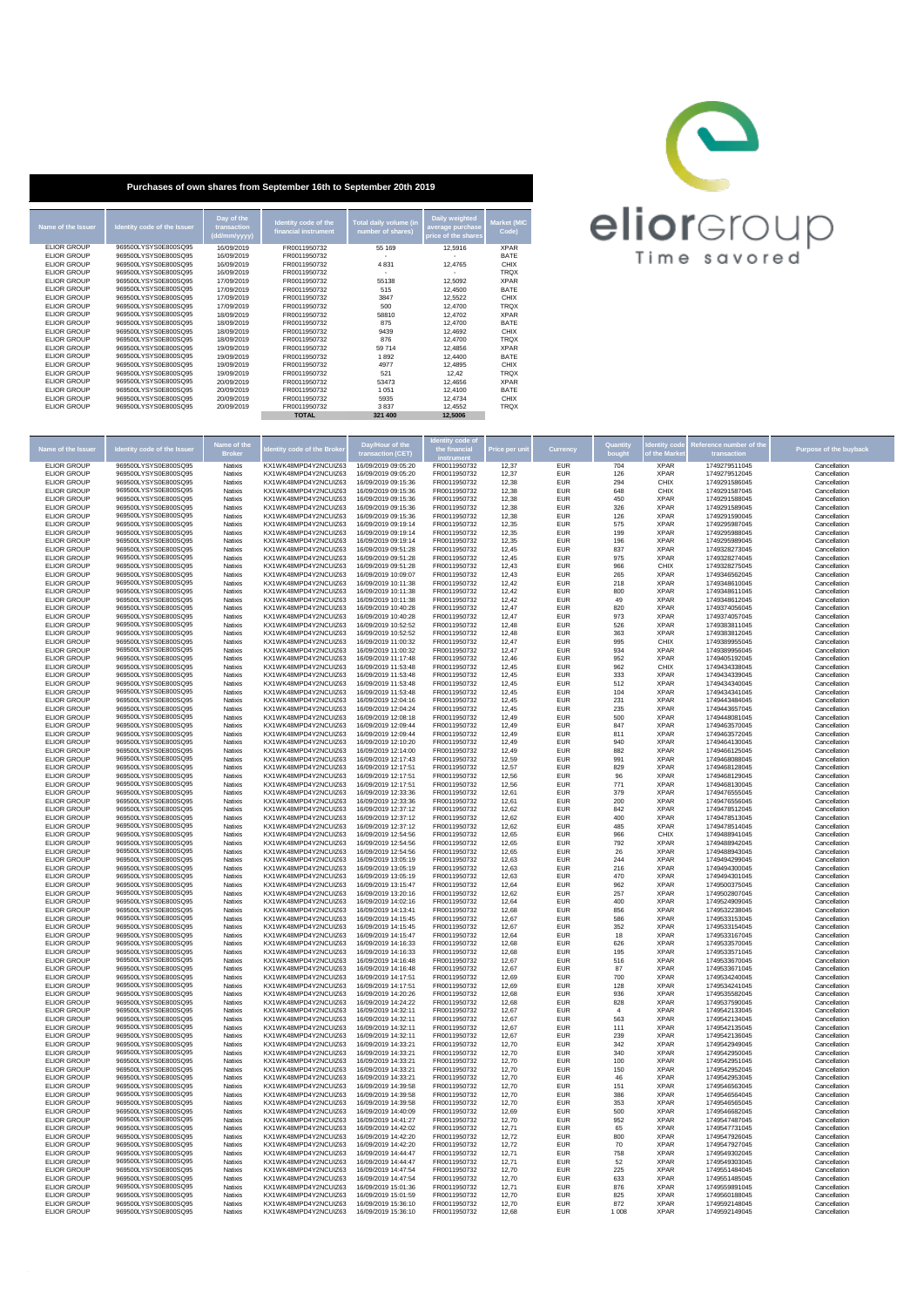| <b>ELIOR GROUP</b>                       | 969500LYSYS0E800SQ95                         | Natixis            | KX1WK48MPD4Y2NCUIZ63                         | 16/09/2019 15:44:16                        | FR0011950732                 | 12,67          | <b>EUR</b>               | 972            | <b>XPAR</b>                | 1749600812045                  | Cancellation                 |
|------------------------------------------|----------------------------------------------|--------------------|----------------------------------------------|--------------------------------------------|------------------------------|----------------|--------------------------|----------------|----------------------------|--------------------------------|------------------------------|
| <b>ELIOR GROUP</b>                       | 969500LYSYS0E800SQ95                         | Natixis            | KX1WK48MPD4Y2NCUIZ63                         | 16/09/2019 16:01:48                        | FR0011950732                 | 12,68          | <b>EUR</b>               | 400            | <b>XPAR</b>                | 1749624033045                  | Cancellation                 |
| <b>ELIOR GROUP</b>                       | 969500LYSYS0E800SQ95                         | Natixis            | KX1WK48MPD4Y2NCUIZ63                         | 16/09/2019 16:01:48                        | FR0011950732                 | 12,68          | <b>EUR</b>               | 100            | <b>XPAR</b>                | 1749624034045                  | Cancellation                 |
| <b>ELIOR GROUP</b>                       | 969500LYSYS0E800SQ95                         | Natixis            | KX1WK48MPD4Y2NCUIZ63                         | 16/09/2019 16:08:50                        | FR0011950732                 | 12,67          | EUR                      | 279            | <b>XPAR</b>                | 1749634226045                  | Cancellation                 |
| <b>ELIOR GROUP</b><br><b>ELIOR GROUP</b> | 969500LYSYS0E800SQ95<br>969500LYSYS0E800SO95 | Natixis<br>Natixis | KX1WK48MPD4Y2NCUIZ63<br>KX1WK48MPD4Y2NCUIZ63 | 16/09/2019 16:08:50<br>16/09/2019 16:15:38 | FR0011950732<br>FR0011950732 | 12,66<br>12,62 | <b>EUR</b><br><b>EUR</b> | 500<br>250     | <b>XPAR</b><br><b>XPAR</b> | 1749634227045<br>1749642096045 | Cancellation<br>Cancellation |
| <b>ELIOR GROUP</b>                       | 969500LYSYS0E800SQ95                         | Natixis            | KX1WK48MPD4Y2NCUIZ63                         | 16/09/2019 16:17:44                        | FR0011950732                 | 12,61          | EUR                      | 250            | <b>XPAR</b>                | 1749644358045                  | Cancellation                 |
| <b>ELIOR GROUP</b>                       | 969500LYSYS0E800SQ95                         | Natixis            | KX1WK48MPD4Y2NCUIZ63                         | 16/09/2019 16:33:59                        | FR0011950732                 | 12.60          | <b>EUR</b>               | 250            | <b>XPAR</b>                | 1749668739045                  | Cancellation                 |
| <b>ELIOR GROUP</b>                       | 969500LYSYS0E800SQ95<br>969500LYSYS0E800SQ95 | Natixis            | KX1WK48MPD4Y2NCUIZ63<br>KX1WK48MPD4Y2NCUIZ63 | 16/09/2019 16:34:12<br>16/09/2019 16:35:16 | FR0011950732<br>FR0011950732 | 12,60          | <b>EUR</b><br><b>EUR</b> | 250<br>500     | <b>XPAR</b><br><b>XPAR</b> | 1749668927045<br>1749670002045 | Cancellation                 |
| <b>ELIOR GROUP</b><br><b>ELIOR GROUP</b> | 969500LYSYS0E800SO95                         | Natixis<br>Natixis | KX1WK48MPD4Y2NCUIZ63                         | 16/09/2019 16:35:21                        | FR0011950732                 | 12,58<br>12,57 | <b>EUR</b>               | 528            | <b>XPAR</b>                | 1749670199045                  | Cancellation<br>Cancellation |
| <b>ELIOR GROUP</b>                       | 969500LYSYS0E800SO95                         | Natixis            | KX1WK48MPD4Y2NCUIZ63                         | 16/09/2019 16:46:33                        | FR0011950732                 | 12,57          | <b>EUR</b>               | 99             | <b>XPAR</b>                | 1749682297045                  | Cancellation                 |
| <b>ELIOR GROUP</b>                       | 969500LYSYS0E800SQ95                         | Natixis            | KX1WK48MPD4Y2NCUIZ63                         | 16/09/2019 16:46:33                        | FR0011950732                 | 12,57          | <b>EUR</b>               | 648            | <b>XPAR</b>                | 1749682298045                  | Cancellation                 |
| <b>ELIOR GROUP</b>                       | 969500LYSYS0E800SQ95<br>969500LYSYS0E800SQ95 | Natixis            | KX1WK48MPD4Y2NCUIZ63                         | 16/09/2019 16:53:08<br>16/09/2019 16:56:07 | FR0011950732                 | 12,58          | <b>EUR</b>               | 250            | <b>XPAR</b><br><b>XPAR</b> | 1749689577045                  | Cancellation                 |
| <b>ELIOR GROUP</b><br><b>ELIOR GROUP</b> | 969500LYSYS0E800SQ95                         | Natixis<br>Natixis | KX1WK48MPD4Y2NCUIZ63<br>KX1WK48MPD4Y2NCUIZ63 | 16/09/2019 17:02:39                        | FR0011950732<br>FR0011950732 | 12,61<br>12,62 | <b>EUR</b><br><b>EUR</b> | 650<br>840     | <b>XPAR</b>                | 1749692588045<br>1749699658045 | Cancellation<br>Cancellation |
| <b>ELIOR GROUP</b>                       | 969500LYSYS0E800SQ95                         | Natixis            | KX1WK48MPD4Y2NCUIZ63                         | 16/09/2019 17:02:39                        | FR0011950732                 | 12,62          | EUR                      | 889            | <b>XPAR</b>                | 1749699659045                  | Cancellation                 |
| <b>ELIOR GROUP</b>                       | 969500LYSYS0E800SQ95                         | Natixis            | KX1WK48MPD4Y2NCUIZ63                         | 16/09/2019 17:02:39                        | FR0011950732                 | 12,62          | <b>EUR</b>               | 750            | <b>XPAR</b>                | 1749699660045                  | Cancellation                 |
| <b>ELIOR GROUP</b>                       | 969500LYSYS0E800SQ95                         | Natixis            | KX1WK48MPD4Y2NCUIZ63                         | 16/09/2019 17:09:04                        | FR0011950732                 | 12,63          | <b>EUR</b>               | 846            | <b>XPAR</b>                | 1749706808045                  | Cancellation                 |
| <b>ELIOR GROUP</b><br><b>ELIOR GROUP</b> | 969500LYSYS0E800SQ95<br>969500LYSYS0E800SO95 | Natixis<br>Natixis | KX1WK48MPD4Y2NCUIZ63<br>KX1WK48MPD4Y2NCUIZ63 | 16/09/2019 17:11:53<br>16/09/2019 17:11:53 | FR0011950732<br>FR0011950732 | 12,64<br>12,64 | <b>EUR</b><br><b>EUR</b> | 861<br>872     | <b>XPAR</b><br><b>XPAR</b> | 1749709792045<br>1749709793045 | Cancellation<br>Cancellation |
| <b>ELIOR GROUP</b>                       | 969500LYSYS0E800SQ95                         | Natixis            | KX1WK48MPD4Y2NCUIZ63                         | 16/09/2019 17:11:53                        | FR0011950732                 | 12,63          | EUR                      | 989            | <b>XPAR</b>                | 1749709794045                  | Cancellation                 |
| <b>ELIOR GROUP</b>                       | 969500LYSYS0E800SQ95                         | Natixis            | KX1WK48MPD4Y2NCUIZ63                         | 16/09/2019 17:20:04                        | FR0011950732                 | 12,62          | <b>EUR</b>               | 1 1 0 7        | <b>XPAR</b>                | 1749720044045                  | Cancellation                 |
| <b>ELIOR GROUP</b>                       | 969500LYSYS0E800SQ95<br>969500LYSYS0E800SO95 | Natixis            | KX1WK48MPD4Y2NCUIZ63<br>KX1WK48MPD4Y2NCUIZ63 | 16/09/2019 17:20:24                        | FR0011950732                 | 12,61          | <b>EUR</b>               | 626            | <b>XPAR</b>                | 1749720775045                  | Cancellation                 |
| <b>ELIOR GROUP</b><br><b>ELIOR GROUP</b> | 969500LYSYS0E800SQ95                         | Natixis<br>Natixis | KX1WK48MPD4Y2NCUIZ63                         | 16/09/2019 17:20:24<br>16/09/2019 17:23:48 | FR0011950732<br>FR0011950732 | 12,61<br>12,63 | <b>EUR</b><br><b>EUR</b> | 496<br>126     | <b>XPAR</b><br><b>XPAR</b> | 1749720776045<br>1749725230045 | Cancellation<br>Cancellation |
| <b>ELIOR GROUP</b>                       | 969500LYSYS0E800SQ95                         | Natixis            | KX1WK48MPD4Y2NCUIZ63                         | 16/09/2019 17:23:55                        | FR0011950732                 | 12,63          | EUR                      | 123            | <b>XPAR</b>                | 1749725347045                  | Cancellation                 |
| <b>ELIOR GROUP</b>                       | 969500LYSYS0E800SQ95                         | Natixis            | KX1WK48MPD4Y2NCUIZ63                         | 16/09/2019 17:25:59                        | FR0011950732                 | 12.63          | <b>EUR</b>               | 150            | <b>XPAR</b>                | 1749728160045                  | Cancellation                 |
| <b>ELIOR GROUP</b>                       | 969500LYSYS0E800SQ95<br>969500LYSYS0E800SQ95 | Natixis            | KX1WK48MPD4Y2NCUIZ63                         | 16/09/2019 17:26:16                        | FR0011950732                 | 12,63          | <b>EUR</b>               | 150            | <b>XPAR</b>                | 1749728629045                  | Cancellation                 |
| <b>ELIOR GROUP</b><br><b>ELIOR GROUP</b> | 969500LYSYS0E800SQ95                         | Natixis<br>Natixis | KX1WK48MPD4Y2NCUIZ63<br>KX1WK48MPD4Y2NCUIZ63 | 17/09/2019 09:05:01<br>17/09/2019 09:06:47 | FR0011950732<br>FR0011950732 | 12,62<br>12,58 | <b>EUR</b><br><b>EUR</b> | 852<br>1 1 2 9 | <b>XPAR</b><br><b>XPAR</b> | 1750010588045<br>1750011838045 | Cancellation<br>Cancellation |
| <b>ELIOR GROUP</b>                       | 969500LYSYS0E800SQ95                         | Natixis            | KX1WK48MPD4Y2NCUIZ63                         | 17/09/2019 09:10:10                        | FR0011950732                 | 12,58          | EUR                      | 643            | <b>XPAR</b>                | 1750014302045                  | Cancellation                 |
| <b>ELIOR GROUP</b>                       | 969500LYSYS0E800SQ95                         | Natixis            | KX1WK48MPD4Y2NCUIZ63                         | 17/09/2019 09:10:10                        | FR0011950732                 | 12.58          | <b>EUR</b>               | 321            | <b>XPAR</b>                | 1750014303045                  | Cancellation                 |
| <b>ELIOR GROUP</b>                       | 969500LYSYS0E800SQ95<br>969500LYSYS0E800SQ95 | Natixis            | KX1WK48MPD4Y2NCUIZ63                         | 17/09/2019 09:10:11                        | FR0011950732<br>FR0011950732 | 12,56          | <b>EUR</b>               | 865            | <b>CHIX</b>                | 1750014307045                  | Cancellation                 |
| <b>ELIOR GROUP</b><br><b>ELIOR GROUP</b> | 969500LYSYS0E800SQ95                         | Natixis<br>Natixis | KX1WK48MPD4Y2NCUIZ63<br>KX1WK48MPD4Y2NCUIZ63 | 17/09/2019 09:10:26<br>17/09/2019 09:21:15 | FR0011950732                 | 12,54<br>12,54 | EUR<br><b>EUR</b>        | 453<br>129     | <b>XPAR</b><br><b>XPAR</b> | 1750014543045<br>1750024500045 | Cancellation<br>Cancellation |
| <b>ELIOR GROUP</b>                       | 969500LYSYS0E800SQ95                         | Natixis            | KX1WK48MPD4Y2NCUIZ63                         | 17/09/2019 09:21:15                        | FR0011950732                 | 12,54          | EUR                      | 411            | <b>XPAR</b>                | 1750024501045                  | Cancellation                 |
| FLIOR GROUP                              | 969500LYSYS0E800SQ95                         | Natixis            | KX1WK48MPD4Y2NCUIZ63                         | 17/09/2019 09:54:13                        | FR0011950732                 | 12.50          | <b>EUR</b>               | 898            | <b>XPAR</b>                | 1750061190045                  | Cancellation                 |
| <b>ELIOR GROUP</b><br>FLIOR GROUP        | 969500LYSYS0E800SQ95<br>969500LYSYS0E800SO95 | Natixis            | KX1WK48MPD4Y2NCUIZ63<br>KX1WK48MPD4Y2NCUIZ63 | 17/09/2019 10:05:55<br>17/09/2019 10:13:31 | FR0011950732<br>FR0011950732 | 12,53<br>12,54 | <b>EUR</b><br><b>EUR</b> | 97             | <b>XPAR</b><br>CHIX        | 1750073572045                  | Cancellation                 |
| <b>ELIOR GROUP</b>                       | 969500LYSYS0E800SO95                         | Natixis<br>Natixis | KX1WK48MPD4Y2NCUIZ63                         | 17/09/2019 10:13:31                        | FR0011950732                 | 12,54          | <b>EUR</b>               | 1 0 3 5<br>432 | <b>XPAR</b>                | 1750081606045<br>1750081608045 | Cancellation<br>Cancellation |
| <b>ELIOR GROUP</b>                       | 969500LYSYS0E800SO95                         | Natixis            | KX1WK48MPD4Y2NCUIZ63                         | 17/09/2019 10:13:31                        | FR0011950732                 | 12,54          | <b>EUR</b>               | 390            | <b>XPAR</b>                | 1750081609045                  | Cancellation                 |
| <b>ELIOR GROUP</b>                       | 969500LYSYS0E800SQ95                         | Natixis            | KX1WK48MPD4Y2NCUIZ63                         | 17/09/2019 10:13:31                        | FR0011950732                 | 12,53          | <b>EUR</b>               | 203            | <b>XPAR</b>                | 1750081610045                  | Cancellation                 |
| <b>ELIOR GROUP</b>                       | 969500LYSYS0E800SQ95<br>969500LYSYS0E800SQ95 | Natixis            | KX1WK48MPD4Y2NCUIZ63                         | 17/09/2019 10:29:07                        | FR0011950732                 | 12,54          | <b>EUR</b>               | 593            | <b>XPAR</b>                | 1750095630045                  | Cancellation                 |
| <b>ELIOR GROUP</b><br><b>ELIOR GROUP</b> | 969500LYSYS0E800SO95                         | Natixis<br>Natixis | KX1WK48MPD4Y2NCUIZ63<br>KX1WK48MPD4Y2NCUIZ63 | 17/09/2019 10:29:07<br>17/09/2019 10:58:44 | FR0011950732<br>FR0011950732 | 12,54<br>12,52 | <b>EUR</b><br><b>EUR</b> | 348<br>814     | <b>XPAR</b><br><b>XPAR</b> | 1750095631045<br>1750121642045 | Cancellation<br>Cancellation |
| <b>ELIOR GROUP</b>                       | 969500LYSYS0E800SQ95                         | Natixis            | KX1WK48MPD4Y2NCUIZ63                         | 17/09/2019 11:10:30                        | FR0011950732                 | 12,52          | <b>EUR</b>               | 823            | <b>XPAR</b>                | 1750131956045                  | Cancellation                 |
| <b>ELIOR GROUP</b>                       | 969500LYSYS0E800SQ95                         | Natixis            | KX1WK48MPD4Y2NCUIZ63                         | 17/09/2019 11:12:16                        | FR0011950732                 | 12,52          | <b>EUR</b>               | 296            | <b>XPAR</b>                | 1750133145045                  | Cancellation                 |
| <b>ELIOR GROUP</b>                       | 969500LYSYS0E800SQ95                         | Natixis            | KX1WK48MPD4Y2NCUIZ63                         | 17/09/2019 11:12:16                        | FR0011950732                 | 12,52          | <b>EUR</b>               | 81             | <b>XPAR</b>                | 1750133150045                  | Cancellation                 |
| <b>ELIOR GROUP</b><br><b>ELIOR GROUP</b> | 969500LYSYS0E800SQ95<br>969500LYSYS0E800SO95 | Natixis<br>Natixis | KX1WK48MPD4Y2NCUIZ63                         | 17/09/2019 11:12:16<br>17/09/2019 11:26:32 | FR0011950732<br>FR0011950732 | 12,52<br>12,55 | <b>EUR</b>               | 797            | <b>XPAR</b><br>CHIX        | 1750133151045                  | Cancellation                 |
| <b>ELIOR GROUP</b>                       | 969500LYSYS0E800SQ95                         | Natixis            | KX1WK48MPD4Y2NCUIZ63<br>KX1WK48MPD4Y2NCUIZ63 | 17/09/2019 11:59:22                        | FR0011950732                 | 12,55          | <b>EUR</b><br><b>EUR</b> | 434<br>515     | CHIX                       | 1750144058045<br>1750176452045 | Cancellation<br>Cancellation |
| <b>ELIOR GROUP</b>                       | 969500LYSYS0E800SQ95                         | Natixis            | KX1WK48MPD4Y2NCUIZ63                         | 17/09/2019 11:59:22                        | FR0011950732                 | 12,55          | <b>EUR</b>               | 382            | <b>XPAR</b>                | 1750176453045                  | Cancellation                 |
| <b>ELIOR GROUP</b>                       | 969500LYSYS0E800SQ95                         | Natixis            | KX1WK48MPD4Y2NCUIZ63                         | 17/09/2019 11:59:22                        | FR0011950732                 | 12,55          | <b>EUR</b>               | 498            | <b>XPAR</b>                | 1750176454045                  | Cancellation                 |
| <b>ELIOR GROUP</b>                       | 969500LYSYS0E800SQ95                         | Natixis<br>Natixis | KX1WK48MPD4Y2NCUIZ63                         | 17/09/2019 11:59:22                        | FR0011950732                 | 12,55          | <b>EUR</b>               | 1 0 0 0        | <b>XPAR</b><br><b>XPAR</b> | 1750176455045                  | Cancellation                 |
| <b>ELIOR GROUP</b><br><b>ELIOR GROUP</b> | 969500LYSYS0E800SQ95<br>969500LYSYS0E800SQ95 | Natixis            | KX1WK48MPD4Y2NCUIZ63<br>KX1WK48MPD4Y2NCUIZ63 | 17/09/2019 11:59:22<br>17/09/2019 11:59:22 | FR0011950732<br>FR0011950732 | 12,54<br>12,53 | <b>EUR</b><br><b>EUR</b> | 556<br>298     | <b>XPAR</b>                | 1750176456045<br>1750176457045 | Cancellation<br>Cancellation |
| <b>ELIOR GROUP</b>                       | 969500LYSYS0E800SQ95                         | Natixis            | KX1WK48MPD4Y2NCUIZ63                         | 17/09/2019 11:59:22                        | FR0011950732                 | 12,53          | <b>EUR</b>               | 563            | <b>XPAR</b>                | 1750176458045                  | Cancellation                 |
| <b>ELIOR GROUP</b>                       | 969500LYSYS0E800SQ95                         | Natixis            | KX1WK48MPD4Y2NCUIZ63                         | 17/09/2019 12:19:00                        | FR0011950732                 | 12,57          | <b>EUR</b>               | 803            | <b>XPAR</b>                | 1750187313045                  | Cancellation                 |
| <b>ELIOR GROUP</b>                       | 969500LYSYS0E800SQ95<br>969500LYSYS0E800SQ95 | Natixis<br>Natixis | KX1WK48MPD4Y2NCUIZ63                         | 17/09/2019 12:40:35<br>17/09/2019 12:51:13 | FR0011950732<br>FR0011950732 | 12,57          | <b>EUR</b>               | 834            | <b>XPAR</b><br><b>XPAR</b> | 1750198011045<br>1750203241045 | Cancellation                 |
| <b>ELIOR GROUP</b><br><b>ELIOR GROUP</b> | 969500LYSYS0E800SQ95                         | Natixis            | KX1WK48MPD4Y2NCUIZ63<br>KX1WK48MPD4Y2NCUIZ63 | 17/09/2019 12:51:13                        | FR0011950732                 | 12,57<br>12,56 | <b>EUR</b><br><b>EUR</b> | 957<br>198     | <b>CHIX</b>                | 1750203242045                  | Cancellation<br>Cancellation |
| <b>ELIOR GROUP</b>                       | 969500LYSYS0E800SQ95                         | Natixis            | KX1WK48MPD4Y2NCUIZ63                         | 17/09/2019 12:51:13                        | FR0011950732                 | 12.56          | <b>EUR</b>               | 800            | CHIX                       | 1750203243045                  | Cancellation                 |
| <b>ELIOR GROUP</b>                       | 969500LYSYS0E800SQ95                         | Natixis            | KX1WK48MPD4Y2NCUIZ63                         | 17/09/2019 12:59:12                        | FR0011950732                 | 12,54          | <b>EUR</b>               | 68             | <b>XPAR</b>                | 1750207552045                  | Cancellation                 |
| <b>ELIOR GROUP</b>                       | 969500LYSYS0E800SO95                         | Natixis            | KX1WK48MPD4Y2NCUIZ63                         | 17/09/2019 12:59:12                        | FR0011950732                 | 12,54          | EUR                      | 756            | <b>XPAR</b>                | 1750207553045                  | Cancellation                 |
| <b>ELIOR GROUP</b><br><b>ELIOR GROUP</b> | 969500LYSYS0E800SQ95<br>969500LYSYS0E800SQ95 | Natixis<br>Natixis | KX1WK48MPD4Y2NCUIZ63<br>KX1WK48MPD4Y2NCUIZ63 | 17/09/2019 12:59:12<br>17/09/2019 12:59:12 | FR0011950732<br>FR0011950732 | 12,54<br>12,54 | <b>EUR</b><br><b>EUR</b> | 134<br>79      | <b>XPAR</b><br><b>XPAR</b> | 1750207554045<br>1750207555045 | Cancellation<br>Cancellation |
| <b>ELIOR GROUP</b>                       | 969500LYSYS0E800SQ95                         | Natixis            | KX1WK48MPD4Y2NCUIZ63                         | 17/09/2019 12:59:12                        | FR0011950732                 | 12,54          | <b>EUR</b>               | 287            | <b>XPAR</b>                | 1750207556045                  | Cancellation                 |
| <b>ELIOR GROUP</b>                       | 969500LYSYS0E800SQ95                         | Natixis            | KX1WK48MPD4Y2NCUIZ63                         | 17/09/2019 12:59:12                        | FR0011950732                 | 12,54          | <b>EUR</b>               | 434            | <b>XPAR</b>                | 1750207557045                  | Cancellation                 |
| <b>ELIOR GROUP</b>                       | 969500LYSYS0E800SO95                         | Natixis            | KX1WK48MPD4Y2NCUIZ63                         | 17/09/2019 12:59:12                        | FR0011950732                 | 12,54          | <b>EUR</b>               | 66             | <b>XPAR</b>                | 1750207558045                  | Cancellation                 |
| <b>ELIOR GROUP</b><br><b>ELIOR GROUP</b> | 969500LYSYS0E800SQ95<br>969500LYSYS0E800SQ95 | Natixis            | KX1WK48MPD4Y2NCUIZ63                         | 17/09/2019 13:24:51<br>17/09/2019 13:24:51 | FR0011950732<br>FR0011950732 | 12,54          | <b>EUR</b>               | 9              | <b>XPAR</b>                | 1750220780045                  | Cancellation                 |
| <b>ELIOR GROUP</b>                       | 969500LYSYS0E800SQ95                         | Natixis<br>Natixis | KX1WK48MPD4Y2NCUIZ63<br>KX1WK48MPD4Y2NCUIZ63 | 17/09/2019 13:40:11                        | FR0011950732                 | 12,54<br>12,53 | <b>EUR</b><br><b>EUR</b> | 902<br>394     | <b>XPAR</b><br><b>XPAR</b> | 1750220781045<br>1750228150045 | Cancellation<br>Cancellation |
| <b>ELIOR GROUP</b>                       | 969500LYSYS0E800SQ95                         | Natixis            | KX1WK48MPD4Y2NCUIZ63                         | 17/09/2019 13:40:11                        | FR0011950732                 | 12,53          | <b>EUR</b>               | 429            | <b>XPAR</b>                | 1750228151045                  | Cancellation                 |
| <b>ELIOR GROUP</b>                       | 969500LYSYS0E800SO95                         | Natixis            | KX1WK48MPD4Y2NCUIZ63                         | 17/09/2019 13:40:11                        | FR0011950732                 | 12.52          | <b>EUR</b>               | 600            | <b>XPAR</b>                | 1750228152045                  | Cancellation                 |
| <b>ELIOR GROUP</b>                       | 969500LYSYS0E800SO95                         | Natixis            | KX1WK48MPD4Y2NCUIZ63                         | 17/09/2019 13:58:16                        | FR0011950732                 | 12,50          | <b>EUR</b>               | 379            | <b>XPAR</b>                | 1750237061045                  | Cancellation                 |
| <b>ELIOR GROUP</b><br><b>ELIOR GROUP</b> | 969500LYSYS0E800SQ95<br>969500LYSYS0E800SQ95 | Natixis<br>Natixis | KX1WK48MPD4Y2NCUIZ63<br>KX1WK48MPD4Y2NCUIZ63 | 17/09/2019 13:58:16<br>17/09/2019 13:58:16 | FR0011950732<br>FR0011950732 | 12,50<br>12.50 | <b>EUR</b><br><b>EUR</b> | 462<br>17      | <b>XPAR</b><br><b>XPAR</b> | 1750237062045<br>1750237063045 | Cancellation<br>Cancellation |
| <b>ELIOR GROUP</b>                       | 969500LYSYS0E800SQ95                         | Natixis            | KX1WK48MPD4Y2NCUIZ63                         | 17/09/2019 14:24:38                        | FR0011950732                 | 12,48          | <b>EUR</b>               | 191            | <b>XPAR</b>                | 1750252331045                  | Cancellation                 |
| <b>ELIOR GROUP</b>                       | 969500LYSYS0E800SO95                         | Natixis            | KX1WK48MPD4Y2NCUIZ63                         | 17/09/2019 14:24:38                        | FR0011950732                 | 12,48          | <b>EUR</b>               | 309            | <b>XPAR</b>                | 1750252332045                  | Cancellation                 |
| <b>ELIOR GROUP</b>                       | 969500LYSYS0E800SQ95                         | Natixis            | KX1WK48MPD4Y2NCUIZ63                         | 17/09/2019 14:25:16                        | FR0011950732                 | 12,47          | <b>EUR</b>               | 271            | <b>XPAR</b>                | 1750252685045                  | Cancellation                 |
| <b>ELIOR GROUP</b><br><b>ELIOR GROUP</b> | 969500LYSYS0E800SQ95<br>969500LYSYS0E800SQ95 | Natixis<br>Natixis | KX1WK48MPD4Y2NCUIZ63<br>KX1WK48MPD4Y2NCUIZ63 | 17/09/2019 14:25:25<br>17/09/2019 14:25:25 | FR0011950732<br>FR0011950732 | 12,47<br>12.47 | <b>EUR</b><br><b>EUR</b> | 17<br>265      | <b>XPAR</b><br><b>XPAR</b> | 1750252728045<br>1750252729045 | Cancellation<br>Cancellation |
| <b>ELIOR GROUP</b>                       | 969500LYSYS0E800SQ95                         | Natixis            | KX1WK48MPD4Y2NCUIZ63                         | 17/09/2019 14:29:50                        | FR0011950732                 | 12,47          | <b>EUR</b>               | 918            | <b>XPAR</b>                | 1750254883045                  | Cancellation                 |
| <b>ELIOR GROUP</b>                       | 969500LYSYS0E800SQ95                         | Natixis            | KX1WK48MPD4Y2NCUIZ63                         | 17/09/2019 14:29:50                        | FR0011950732                 | 12.47          | <b>EUR</b>               | 500            | <b>TROX</b>                | 1750254884045                  | Cancellation                 |
| <b>ELIOR GROUP</b>                       | 969500LYSYS0E800SQ95                         | Natixis            | KX1WK48MPD4Y2NCUIZ63                         | 17/09/2019 14:31:32                        | FR0011950732                 | 12,45          | <b>EUR</b>               | 978            | <b>XPAR</b>                | 1750256110045                  | Cancellation                 |
| <b>ELIOR GROUP</b><br><b>ELIOR GROUP</b> | 969500LYSYS0E800SQ95<br>969500LYSYS0E800SQ95 | Natixis<br>Natixis | KX1WK48MPD4Y2NCUIZ63<br>KX1WK48MPD4Y2NCUIZ63 | 17/09/2019 14:33:08<br>17/09/2019 14:33:08 | FR0011950732<br>FR0011950732 | 12,45<br>12.45 | <b>EUR</b><br><b>EUR</b> | 842<br>500     | <b>XPAR</b><br><b>XPAR</b> | 1750257750045<br>1750257751045 | Cancellation<br>Cancellation |
| <b>ELIOR GROUP</b>                       | 969500LYSYS0E800SQ95                         | Natixis            | KX1WK48MPD4Y2NCUIZ63                         | 17/09/2019 14:33:08                        | FR0011950732                 | 12,45          | <b>EUR</b>               | 408            | <b>XPAR</b>                | 1750257752045                  | Cancellation                 |
| <b>ELIOR GROUP</b>                       | 969500LYSYS0E800SQ95                         | Natixis            | KX1WK48MPD4Y2NCUIZ63                         | 17/09/2019 14:33:08                        | FR0011950732                 | 12,45          | <b>EUR</b>               | 397            | BATE                       | 1750257753045                  | Cancellation                 |
| <b>ELIOR GROUP</b>                       | 969500LYSYS0E800SQ95                         | Natixis            | KX1WK48MPD4Y2NCUIZ63                         | 17/09/2019 14:33:08                        | FR0011950732                 | 12,45          | <b>EUR</b>               | 118            | BATE                       | 1750257754045                  | Cancellation                 |
| <b>ELIOR GROUP</b><br>FLIOR GROUP        | 969500LYSYS0E800SQ95<br>969500LYSYS0E800SQ95 | Natixis<br>Natixis | KX1WK48MPD4Y2NCUIZ63<br>KX1WK48MPD4Y2NCUIZ63 | 17/09/2019 14:40:45<br>17/09/2019 14:42:16 | FR0011950732<br>FR0011950732 | 12,44<br>12.42 | <b>EUR</b><br><b>EUR</b> | 830<br>954     | <b>XPAR</b><br><b>XPAR</b> | 1750263269045<br>1750264044045 | Cancellation<br>Cancellation |
| FLIOR GROUP                              | 969500LYSYS0E800SQ95                         | Natixis            | KX1WK48MPD4Y2NCUIZ63                         | 17/09/2019 14:58:53                        | FR0011950732                 | 12,45          | <b>EUR</b>               | 500            | <b>XPAR</b>                | 1750274229045                  | Cancellation                 |
| <b>ELIOR GROUP</b>                       | 969500LYSYS0E800SQ95                         | Natixis            | KX1WK48MPD4Y2NCUIZ63                         | 17/09/2019 14:58:53                        | FR0011950732                 | 12.45          | <b>EUR</b>               | 363            | <b>XPAR</b>                | 1750274230045                  | Cancellation                 |
| <b>ELIOR GROUP</b><br><b>ELIOR GROUP</b> | 969500LYSYS0E800SQ95                         | Natixis            | KX1WK48MPD4Y2NCUIZ63                         | 17/09/2019 14:59:23<br>17/09/2019 14:59:33 | FR0011950732<br>FR0011950732 | 12,45          | <b>EUR</b>               | 137            | <b>XPAR</b>                | 1750274518045                  | Cancellation                 |
| <b>ELIOR GROUP</b>                       | 969500LYSYS0E800SQ95<br>969500LYSYS0E800SQ95 | Natixis<br>Natixis | KX1WK48MPD4Y2NCUIZ63<br>KX1WK48MPD4Y2NCUIZ63 | 17/09/2019 14:59:33                        | FR0011950732                 | 12,45<br>12.45 | <b>EUR</b><br><b>EUR</b> | 463<br>537     | <b>XPAR</b><br><b>XPAR</b> | 1750274618045<br>1750274620045 | Cancellation<br>Cancellation |
| FLIOR GROUP                              | 969500LYSYS0E800SQ95                         | Natixis            | KX1WK48MPD4Y2NCUIZ63                         | 17/09/2019 14:59:49                        | FR0011950732                 | 12,45          | <b>EUR</b>               | 185            | <b>XPAR</b>                | 1750274782045                  | Cancellation                 |
| FLIOR GROUP                              | 969500LYSYS0E800SQ95                         | Natixis            | KX1WK48MPD4Y2NCUIZ63                         | 17/09/2019 14:59:49                        | FR0011950732                 | 12,45          | <b>EUR</b>               | 315            | <b>XPAR</b>                | 1750274784045                  | Cancellation                 |
| <b>ELIOR GROUP</b><br><b>ELIOR GROUP</b> | 969500LYSYS0E800SQ95                         | Natixis            | KX1WK48MPD4Y2NCUIZ63                         | 17/09/2019 15:02:46                        | FR0011950732<br>FR0011950732 | 12,44          | <b>EUR</b>               | 872<br>880     | <b>XPAR</b>                | 1750276990045                  | Cancellation                 |
| <b>ELIOR GROUP</b>                       | 969500LYSYS0E800SQ95<br>969500LYSYS0E800SQ95 | Natixis<br>Natixis | KX1WK48MPD4Y2NCUIZ63<br>KX1WK48MPD4Y2NCUIZ63 | 17/09/2019 15:09:21<br>17/09/2019 15:22:02 | FR0011950732                 | 12,44<br>12.45 | <b>EUR</b><br><b>EUR</b> | 804            | <b>XPAR</b><br><b>XPAR</b> | 1750281482045<br>1750290917045 | Cancellation<br>Cancellation |
| <b>ELIOR GROUP</b>                       | 969500LYSYS0E800SQ95                         | Natixis            | KX1WK48MPD4Y2NCUIZ63                         | 17/09/2019 15:37:40                        | FR0011950732                 | 12.48          | <b>EUR</b>               | 809            | <b>XPAR</b>                | 1750310714045                  | Cancellation                 |
| FLIOR GROUP                              | 969500LYSYS0E800SQ95                         | Natixis            | KX1WK48MPD4Y2NCUIZ63                         | 17/09/2019 15:44:36                        | FR0011950732                 | 12.48          | <b>EUR</b>               | 816            | <b>XPAR</b>                | 1750322581045                  | Cancellation                 |
| <b>ELIOR GROUP</b>                       | 969500LYSYS0E800SQ95                         | Natixis            | KX1WK48MPD4Y2NCUIZ63                         | 17/09/2019 15:51:40                        | FR0011950732                 | 12,52          | <b>EUR</b>               | 79             | <b>XPAR</b>                | 1750331672045                  | Cancellation                 |
| <b>ELIOR GROUP</b><br><b>ELIOR GROUP</b> | 969500LYSYS0E800SQ95<br>969500LYSYS0E800SQ95 | Natixis<br>Natixis | KX1WK48MPD4Y2NCUIZ63<br>KX1WK48MPD4Y2NCUIZ63 | 17/09/2019 15:51:40<br>17/09/2019 15:51:40 | FR0011950732<br>FR0011950732 | 12,52<br>12.52 | <b>EUR</b><br><b>EUR</b> | 79<br>792      | <b>XPAR</b><br><b>XPAR</b> | 1750331673045<br>1750331674045 | Cancellation<br>Cancellation |
| <b>ELIOR GROUP</b>                       | 969500LYSYS0E800SQ95                         | Natixis            | KX1WK48MPD4Y2NCUIZ63                         | 17/09/2019 15:54:50                        | FR0011950732                 | 12,51          | <b>EUR</b>               | 996            | <b>XPAR</b>                | 1750335435045                  | Cancellation                 |
| <b>ELIOR GROUP</b>                       | 969500LYSYS0E800SQ95                         | Natixis            | KX1WK48MPD4Y2NCUIZ63                         | 17/09/2019 16:01:04                        | FR0011950732                 | 12,51          | <b>EUR</b>               | 1 0 0 0        | <b>XPAR</b>                | 1750343207045                  | Cancellation                 |
| <b>ELIOR GROUP</b>                       | 969500LYSYS0E800SQ95                         | Natixis            | KX1WK48MPD4Y2NCUIZ63                         | 17/09/2019 16:12:20                        | FR0011950732                 | 12,52          | <b>EUR</b>               | 326            | <b>XPAR</b>                | 1750363101045                  | Cancellation                 |
| <b>ELIOR GROUP</b><br><b>ELIOR GROUP</b> | 969500LYSYS0E800SQ95<br>969500LYSYS0E800SQ95 | Natixis<br>Natixis | KX1WK48MPD4Y2NCUIZ63<br>KX1WK48MPD4Y2NCUIZ63 | 17/09/2019 16:12:20<br>17/09/2019 16:23:56 | FR0011950732<br>FR0011950732 | 12,52<br>12.50 | <b>EUR</b><br><b>EUR</b> | 662<br>183     | <b>XPAR</b><br><b>XPAR</b> | 1750363102045<br>1750377865045 | Cancellation<br>Cancellation |
| <b>ELIOR GROUP</b>                       | 969500LYSYS0E800SQ95                         | Natixis            | KX1WK48MPD4Y2NCUIZ63                         | 17/09/2019 16:23:56                        | FR0011950732                 | 12.50          | <b>EUR</b>               | 800            | <b>XPAR</b>                | 1750377866045                  | Cancellation                 |
| <b>ELIOR GROUP</b>                       | 969500LYSYS0E800SQ95                         | Natixis            | KX1WK48MPD4Y2NCUIZ63                         | 17/09/2019 16:23:56                        | FR0011950732                 | 12,50          | <b>EUR</b>               | 17             | <b>XPAR</b>                | 1750377867045                  | Cancellation                 |
| <b>ELIOR GROUP</b>                       | 969500LYSYS0E800SQ95                         | Natixis            | KX1WK48MPD4Y2NCUIZ63                         | 17/09/2019 16:37:23                        | FR0011950732                 | 12.49          | <b>EUR</b>               | 168            | <b>XPAR</b>                | 1750393180045                  | Cancellation                 |
| <b>ELIOR GROUP</b><br><b>ELIOR GROUP</b> | 969500LYSYS0E800SQ95<br>969500LYSYS0E800SQ95 | Natixis<br>Natixis | KX1WK48MPD4Y2NCUIZ63<br>KX1WK48MPD4Y2NCUIZ63 | 17/09/2019 16:37:23<br>17/09/2019 16:37:23 | FR0011950732<br>FR0011950732 | 12,49<br>12.49 | EUR<br><b>EUR</b>        | 20<br>13       | <b>XPAR</b><br><b>XPAR</b> | 1750393181045<br>1750393182045 | Cancellation<br>Cancellation |
| <b>ELIOR GROUP</b>                       | 969500LYSYS0E800SQ95                         | Natixis            | KX1WK48MPD4Y2NCUIZ63                         | 17/09/2019 16:37:23                        | FR0011950732                 | 12,49          | <b>EUR</b>               | 29             | <b>XPAR</b>                | 1750393183045                  | Cancellation                 |
| <b>ELIOR GROUP</b>                       | 969500LYSYS0E800SQ95                         | Natixis            | KX1WK48MPD4Y2NCUIZ63                         | 17/09/2019 16:37:23                        | FR0011950732                 | 12,49          | <b>EUR</b>               | 14             | <b>XPAR</b>                | 1750393184045                  | Cancellation                 |
| <b>ELIOR GROUP</b>                       | 969500LYSYS0E800SQ95                         | Natixis            | KX1WK48MPD4Y2NCUIZ63                         | 17/09/2019 16:37:23                        | FR0011950732                 | 12.49          | <b>EUR</b>               | 142            | <b>XPAR</b>                | 1750393185045                  | Cancellation                 |
| <b>ELIOR GROUP</b><br><b>ELIOR GROUP</b> | 969500LYSYS0E800SQ95<br>969500LYSYS0E800SQ95 | Natixis<br>Natixis | KX1WK48MPD4Y2NCUIZ63<br>KX1WK48MPD4Y2NCUIZ63 | 17/09/2019 16:37:23<br>17/09/2019 16:37:23 | FR0011950732<br>FR0011950732 | 12,49<br>12.49 | <b>EUR</b><br><b>EUR</b> | 54<br>60       | <b>XPAR</b><br><b>XPAR</b> | 1750393188045<br>1750393190045 | Cancellation<br>Cancellation |
| <b>ELIOR GROUP</b>                       | 969500LYSYS0E800SQ95                         | Natixis            | KX1WK48MPD4Y2NCUIZ63                         | 17/09/2019 16:41:30                        | FR0011950732                 | 12,49          | <b>EUR</b>               | 450            | <b>XPAR</b>                | 1750397945045                  | Cancellation                 |
| <b>ELIOR GROUP</b>                       | 969500LYSYS0E800SQ95                         | Natixis            | KX1WK48MPD4Y2NCUIZ63                         | 17/09/2019 16:41:30                        | FR0011950732                 | 12,49          | <b>EUR</b>               | 400            | <b>XPAR</b>                | 1750397946045                  | Cancellation                 |
| <b>ELIOR GROUP</b>                       | 969500LYSYS0E800SQ95                         | Natixis            | KX1WK48MPD4Y2NCUIZ63                         | 17/09/2019 16:41:30                        | FR0011950732                 | 12.49          | <b>EUR</b>               | 50             | <b>XPAR</b>                | 1750397947045                  | Cancellation                 |
| <b>ELIOR GROUP</b><br><b>ELIOR GROUP</b> | 969500LYSYS0E800SQ95<br>969500LYSYS0E800SQ95 | Natixis<br>Natixis | KX1WK48MPD4Y2NCUIZ63<br>KX1WK48MPD4Y2NCUIZ63 | 17/09/2019 16:41:30<br>17/09/2019 16:41:30 | FR0011950732<br>FR0011950732 | 12,49<br>12.49 | EUR<br><b>EUR</b>        | 500<br>100     | <b>XPAR</b><br><b>XPAR</b> | 1750397948045<br>1750397949045 | Cancellation<br>Cancellation |
| <b>ELIOR GROUP</b>                       | 969500LYSYS0E800SQ95                         | Natixis            | KX1WK48MPD4Y2NCUIZ63                         | 17/09/2019 16:50:22                        | FR0011950732                 | 12,49          | <b>EUR</b>               | 917            | <b>XPAR</b>                | 1750408333045                  | Cancellation                 |
| <b>ELIOR GROUP</b>                       | 969500LYSYS0E800SQ95                         | Natixis            | KX1WK48MPD4Y2NCUIZ63                         | 17/09/2019 16:50:22                        | FR0011950732                 | 12,48          | <b>EUR</b>               | 500            | <b>XPAR</b>                | 1750408353045                  | Cancellation                 |
| <b>ELIOR GROUP</b>                       | 969500LYSYS0E800SQ95                         | Natixis            | KX1WK48MPD4Y2NCUIZ63                         | 17/09/2019 16:50:22                        | FR0011950732                 | 12.48          | <b>EUR</b>               | 500            | <b>XPAR</b>                | 1750408355045                  | Cancellation                 |
| <b>ELIOR GROUP</b><br><b>ELIOR GROUP</b> | 969500LYSYS0E800SQ95<br>969500LYSYS0E800SQ95 | Natixis<br>Natixis | KX1WK48MPD4Y2NCUIZ63<br>KX1WK48MPD4Y2NCUIZ63 | 17/09/2019 16:50:22<br>17/09/2019 16:50:43 | FR0011950732<br>FR0011950732 | 12,48<br>12.49 | <b>EUR</b><br><b>EUR</b> | 900<br>464     | <b>XPAR</b><br><b>XPAR</b> | 1750408357045<br>1750408655045 | Cancellation<br>Cancellation |
| <b>ELIOR GROUP</b>                       | 969500LYSYS0E800SQ95                         | Natixis            | KX1WK48MPD4Y2NCUIZ63                         | 17/09/2019 16:50:43                        | FR0011950732                 | 12,49          | <b>EUR</b>               | 460            | <b>XPAR</b>                | 1750408656045                  | Cancellation                 |
| <b>ELIOR GROUP</b>                       | 969500LYSYS0E800SQ95                         | Natixis            | KX1WK48MPD4Y2NCUIZ63                         | 17/09/2019 17:08:30                        | FR0011950732                 | 12,53          | <b>EUR</b>               | 356            | <b>XPAR</b>                | 1750427954045                  | Cancellation                 |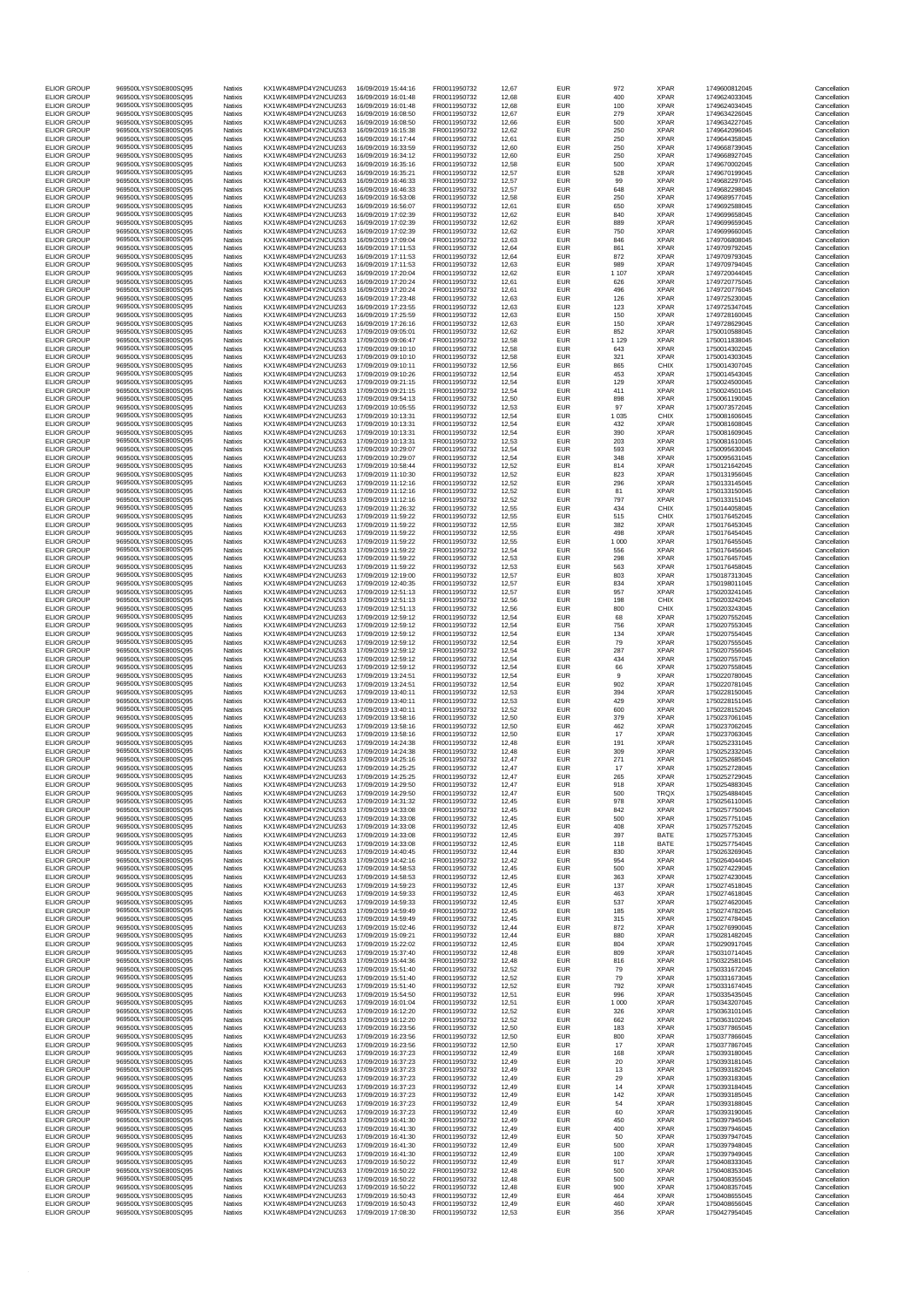| <b>ELIOR GROUP</b>                       | 969500LYSYS0E800SQ95                         | Natixis            | KX1WK48MPD4Y2NCUIZ63                         | 17/09/2019 17:08:30                        | FR0011950732                 | 12,53          | <b>EUR</b>               | 13                   | <b>XPAR</b>                | 1750427955045                  | Cancellation                 |
|------------------------------------------|----------------------------------------------|--------------------|----------------------------------------------|--------------------------------------------|------------------------------|----------------|--------------------------|----------------------|----------------------------|--------------------------------|------------------------------|
| <b>ELIOR GROUP</b>                       | 969500LYSYS0E800SQ95                         | Natixis            | KX1WK48MPD4Y2NCUIZ63                         | 17/09/2019 17:08:30                        | FR0011950732                 | 12,53          | <b>EUR</b>               | 129                  | <b>XPAR</b>                | 1750427956045                  | Cancellation                 |
| <b>ELIOR GROUP</b>                       | 969500LYSYS0E800SQ95<br>969500LYSYS0E800SQ95 | Natixis            | KX1WK48MPD4Y2NCUIZ63                         | 17/09/2019 17:08:30                        | FR0011950732                 | 12,53          | <b>EUR</b>               | $\overline{c}$       | <b>XPAR</b>                | 1750427957045                  | Cancellation                 |
| <b>ELIOR GROUP</b><br><b>ELIOR GROUP</b> | 969500LYSYS0E800SQ95                         | Natixis<br>Natixis | KX1WK48MPD4Y2NCUIZ63<br>KX1WK48MPD4Y2NCUIZ63 | 17/09/2019 17:08:30<br>17/09/2019 17:08:30 | FR0011950732<br>FR0011950732 | 12.53<br>12,53 | <b>EUR</b><br><b>EUR</b> | $\overline{2}$<br>20 | <b>XPAR</b><br><b>XPAR</b> | 1750427958045<br>1750427959045 | Cancellation<br>Cancellation |
| <b>ELIOR GROUP</b>                       | 969500LYSYS0E800SQ95                         | Natixis            | KX1WK48MPD4Y2NCUIZ63                         | 17/09/2019 17:08:30                        | FR0011950732                 | 12,53          | EUR                      | 161                  | <b>XPAR</b>                | 1750427960045                  | Cancellation                 |
| <b>ELIOR GROUP</b>                       | 969500LYSYS0E800SQ95                         | Natixis            | KX1WK48MPD4Y2NCUIZ63                         | 17/09/2019 17:08:30                        | FR0011950732                 | 12,53          | <b>EUR</b>               | 99                   | <b>XPAR</b>                | 1750427961045                  | Cancellation                 |
| <b>ELIOR GROUP</b><br><b>ELIOR GROUP</b> | 969500LYSYS0E800SQ95<br>969500LYSYS0E800SQ95 | Natixis<br>Natixis | KX1WK48MPD4Y2NCUIZ63<br>KX1WK48MPD4Y2NCUIZ63 | 17/09/2019 17:08:30<br>17/09/2019 17:08:30 | FR0011950732<br>FR0011950732 | 12,53<br>12,53 | <b>EUR</b><br><b>EUR</b> | 169<br>49            | <b>XPAR</b><br><b>XPAR</b> | 1750427962045<br>1750427963045 | Cancellation<br>Cancellation |
| FLIOR GROUP                              | 969500LYSYS0E800SO95                         | Natixis            | KX1WK48MPD4Y2NCUIZ63                         | 17/09/2019 17:08:49                        | FR0011950732                 | 12,53          | <b>EUR</b>               | 352                  | <b>XPAR</b>                | 1750428354045                  | Cancellation                 |
| <b>ELIOR GROUP</b><br><b>ELIOR GROUP</b> | 969500LYSYS0E800SQ95<br>969500LYSYS0E800SQ95 | Natixis<br>Natixis | KX1WK48MPD4Y2NCUIZ63<br>KX1WK48MPD4Y2NCUIZ63 | 17/09/2019 17:09:28<br>17/09/2019 17:20:09 | FR0011950732<br>FR0011950732 | 12,52<br>12,52 | <b>EUR</b><br><b>EUR</b> | 911<br>213           | <b>XPAR</b><br><b>XPAR</b> | 1750429070045<br>1750442365045 | Cancellation<br>Cancellation |
| FLIOR GROUP                              | 969500LYSYS0E800SQ95                         | Natixis            | KX1WK48MPD4Y2NCUIZ63                         | 17/09/2019 17:20:09                        | FR0011950732                 | 12,52          | <b>EUR</b>               | 694                  | <b>XPAR</b>                | 1750442366045                  | Cancellation                 |
| <b>ELIOR GROUP</b>                       | 969500LYSYS0E800SQ95                         | Natixis            | KX1WK48MPD4Y2NCUIZ63                         | 17/09/2019 17:20:09                        | FR0011950732                 | 12,52          | EUR                      | 16                   | <b>XPAR</b>                | 1750442367045                  | Cancellation                 |
| <b>ELIOR GROUP</b>                       | 969500LYSYS0E800SQ95                         | Natixis            | KX1WK48MPD4Y2NCUIZ63                         | 17/09/2019 17:23:10                        | FR0011950732                 | 12,52          | <b>EUR</b>               | 180                  | <b>XPAR</b>                | 1750446685045                  | Cancellation                 |
| <b>ELIOR GROUP</b><br><b>ELIOR GROUP</b> | 969500LYSYS0E800SQ95<br>969500LYSYS0E800SQ95 | Natixis<br>Natixis | KX1WK48MPD4Y2NCUIZ63<br>KX1WK48MPD4Y2NCUIZ63 | 17/09/2019 17:23:10<br>17/09/2019 17:23:10 | FR0011950732<br>FR0011950732 | 12,52<br>12,52 | <b>EUR</b><br><b>EUR</b> | 55<br>168            | <b>XPAR</b><br><b>XPAR</b> | 1750446686045<br>1750446687045 | Cancellation<br>Cancellation |
| <b>ELIOR GROUP</b>                       | 969500LYSYS0E800SQ95                         | Natixis            | KX1WK48MPD4Y2NCUIZ63                         | 17/09/2019 17:23:10                        | FR0011950732                 | 12,52          | <b>EUR</b>               | 9                    | <b>XPAR</b>                | 1750446688045                  | Cancellation                 |
| <b>ELIOR GROUP</b><br><b>ELIOR GROUP</b> | 969500LYSYS0E800SO95<br>969500LYSYS0E800SQ95 | Natixis<br>Natixis | KX1WK48MPD4Y2NCUIZ63<br>KX1WK48MPD4Y2NCUIZ63 | 17/09/2019 17:23:10<br>17/09/2019 17:23:10 | FR0011950732<br>FR0011950732 | 12,52<br>12,52 | <b>EUR</b><br><b>EUR</b> | 88<br>322            | <b>XPAR</b><br><b>XPAR</b> | 1750446689045<br>1750446690045 | Cancellation<br>Cancellation |
| <b>ELIOR GROUP</b>                       | 969500LYSYS0E800SQ95                         | Natixis            | KX1WK48MPD4Y2NCUIZ63                         | 17/09/2019 17:23:10                        | FR0011950732                 | 12,52          | <b>EUR</b>               | 410                  | <b>XPAR</b>                | 1750446691045                  | Cancellation                 |
| <b>ELIOR GROUP</b>                       | 969500LYSYS0E800SO95                         | Natixis            | KX1WK48MPD4Y2NCUIZ63                         | 17/09/2019 17:23:10                        | FR0011950732                 | 12,52          | <b>EUR</b>               | 90                   | <b>XPAR</b>                | 1750446692045                  | Cancellation                 |
| <b>ELIOR GROUP</b><br><b>ELIOR GROUP</b> | 969500LYSYS0E800SQ95<br>969500LYSYS0E800SQ95 | Natixis<br>Natixis | KX1WK48MPD4Y2NCUIZ63<br>KX1WK48MPD4Y2NCUIZ63 | 17/09/2019 17:23:10<br>17/09/2019 17:23:10 | FR0011950732<br>FR0011950732 | 12,52<br>12,52 | <b>EUR</b><br>EUR        | 5<br>500             | <b>XPAR</b><br><b>XPAR</b> | 1750446693045<br>1750446694045 | Cancellation<br>Cancellation |
| <b>ELIOR GROUP</b>                       | 969500LYSYS0E800SQ95                         | Natixis            | KX1WK48MPD4Y2NCUIZ63                         | 17/09/2019 17:23:10                        | FR0011950732                 | 12,52          | <b>EUR</b>               | 89                   | <b>XPAR</b>                | 1750446695045                  | Cancellation                 |
| <b>ELIOR GROUP</b>                       | 969500LYSYS0E800SQ95                         | Natixis            | KX1WK48MPD4Y2NCUIZ63                         | 17/09/2019 17:23:10                        | FR0011950732                 | 12,52          | EUR                      | 84                   | <b>XPAR</b>                | 1750446696045                  | Cancellation                 |
| <b>ELIOR GROUP</b><br><b>ELIOR GROUP</b> | 969500LYSYS0E800SO95<br>969500LYSYS0E800SQ95 | Natixis<br>Natixis | KX1WK48MPD4Y2NCUIZ63<br>KX1WK48MPD4Y2NCUIZ63 | 17/09/2019 17:23:22<br>17/09/2019 17:23:22 | FR0011950732<br>FR0011950732 | 12.52<br>12,52 | <b>EUR</b><br><b>EUR</b> | 500<br>500           | <b>XPAR</b><br><b>XPAR</b> | 1750446932045<br>1750446933045 | Cancellation<br>Cancellation |
| <b>ELIOR GROUP</b>                       | 969500LYSYS0E800SQ95                         | Natixis            | KX1WK48MPD4Y2NCUIZ63                         | 17/09/2019 17:23:22                        | FR0011950732                 | 12,52          | <b>EUR</b>               | 500                  | <b>XPAR</b>                | 1750446934045                  | Cancellation                 |
| <b>ELIOR GROUP</b>                       | 969500LYSYS0E800SQ95                         | Natixis            | KX1WK48MPD4Y2NCUIZ63                         | 17/09/2019 17:23:22                        | FR0011950732                 | 12,52          | <b>EUR</b>               | 443                  | <b>XPAR</b>                | 1750446935045                  | Cancellation                 |
| <b>ELIOR GROUP</b><br><b>ELIOR GROUP</b> | 969500LYSYS0E800SQ95<br>969500LYSYS0E800SQ95 | Natixis<br>Natixis | KX1WK48MPD4Y2NCUIZ63<br>KX1WK48MPD4Y2NCUIZ63 | 17/09/2019 17:23:22<br>17/09/2019 17:24:12 | FR0011950732<br>FR0011950732 | 12,52<br>12.52 | <b>EUR</b><br><b>EUR</b> | 57<br>500            | <b>XPAR</b><br><b>XPAR</b> | 1750446936045<br>1750447930045 | Cancellation<br>Cancellation |
| <b>ELIOR GROUP</b>                       | 969500LYSYS0E800SQ95                         | Natixis            | KX1WK48MPD4Y2NCUIZ63                         | 17/09/2019 17:24:12                        | FR0011950732                 | 12,52          | <b>EUR</b>               | 3                    | <b>XPAR</b>                | 1750447931045                  | Cancellation                 |
| <b>ELIOR GROUP</b>                       | 969500LYSYS0E800SQ95                         | Natixis            | KX1WK48MPD4Y2NCUIZ63                         | 17/09/2019 17:24:12                        | FR0011950732                 | 12.52          | <b>EUR</b>               | 164                  | <b>XPAR</b>                | 1750447932045                  | Cancellation                 |
| <b>ELIOR GROUP</b><br><b>ELIOR GROUP</b> | 969500LYSYS0E800SQ95<br>969500LYSYS0E800SQ95 | Natixis<br>Natixis | KX1WK48MPD4Y2NCUIZ63<br>KX1WK48MPD4Y2NCUIZ63 | 17/09/2019 17:24:12<br>17/09/2019 17:28:03 | FR0011950732<br>FR0011950732 | 12,52<br>12,52 | <b>EUR</b><br>EUR        | 333<br>496           | <b>XPAR</b><br><b>XPAR</b> | 1750447933045<br>1750452810045 | Cancellation<br>Cancellation |
| <b>ELIOR GROUP</b>                       | 969500LYSYS0E800SQ95                         | Natixis            | KX1WK48MPD4Y2NCUIZ63                         | 17/09/2019 17:28:35                        | FR0011950732                 | 12,52          | <b>EUR</b>               | 500                  | <b>XPAR</b>                | 1750453314045                  | Cancellation                 |
| FLIOR GROUP                              | 969500LYSYS0E800SO95<br>969500LYSYS0E800SO95 | Natixis            | KX1WK48MPD4Y2NCUIZ63                         | 17/09/2019 17:28:35                        | FR0011950732<br>FR0011950732 | 12,52          | <b>EUR</b>               | 1500                 | <b>XPAR</b>                | 1750453315045                  | Cancellation                 |
| <b>ELIOR GROUP</b><br><b>ELIOR GROUP</b> | 969500LYSYS0E800SQ95                         | Natixis<br>Natixis | KX1WK48MPD4Y2NCUIZ63<br>KX1WK48MPD4Y2NCUIZ63 | 18/09/2019 09:02:01<br>18/09/2019 09:11:00 | FR0011950732                 | 12,53<br>12,54 | <b>EUR</b><br><b>EUR</b> | 811<br>695           | <b>XPAR</b><br><b>XPAR</b> | 1750713142045<br>1750722433045 | Cancellation<br>Cancellation |
| <b>ELIOR GROUP</b>                       | 969500LYSYS0E800SQ95                         | Natixis            | KX1WK48MPD4Y2NCUIZ63                         | 18/09/2019 09:11:00                        | FR0011950732                 | 12,54          | <b>EUR</b>               | 143                  | <b>XPAR</b>                | 1750722434045                  | Cancellation                 |
| <b>ELIOR GROUP</b>                       | 969500LYSYS0E800SQ95<br>969500LYSYS0E800SO95 | Natixis            | KX1WK48MPD4Y2NCUIZ63                         | 18/09/2019 09:36:28<br>18/09/2019 09:36:28 | FR0011950732                 | 12,51          | <b>EUR</b>               | 939                  | <b>XPAR</b>                | 1750744306045                  | Cancellation                 |
| <b>ELIOR GROUP</b><br><b>ELIOR GROUP</b> | 969500LYSYS0E800SO95                         | Natixis<br>Natixis | KX1WK48MPD4Y2NCUIZ63<br>KX1WK48MPD4Y2NCUIZ63 | 18/09/2019 09:36:28                        | FR0011950732<br>FR0011950732 | 12,50<br>12,50 | <b>EUR</b><br>EUR        | 800<br>130           | CHIX<br>CHIX               | 1750744307045<br>1750744308045 | Cancellation<br>Cancellation |
| <b>ELIOR GROUP</b>                       | 969500LYSYS0E800SQ95                         | Natixis            | KX1WK48MPD4Y2NCUIZ63                         | 18/09/2019 09:36:28                        | FR0011950732                 | 12,49          | <b>EUR</b>               | 936                  | <b>XPAR</b>                | 1750744309045                  | Cancellation                 |
| <b>ELIOR GROUP</b>                       | 969500LYSYS0E800SQ95                         | Natixis            | KX1WK48MPD4Y2NCUIZ63                         | 18/09/2019 10:24:45                        | FR0011950732                 | 12,48          | <b>EUR</b>               | 184                  | <b>CHIX</b>                | 1750783419045                  | Cancellation                 |
| <b>ELIOR GROUP</b><br><b>ELIOR GROUP</b> | 969500LYSYS0E800SQ95<br>969500LYSYS0E800SO95 | Natixis<br>Natixis | KX1WK48MPD4Y2NCUIZ63<br>KX1WK48MPD4Y2NCUIZ63 | 18/09/2019 10:24:45<br>18/09/2019 10:24:45 | FR0011950732<br>FR0011950732 | 12,48<br>12,48 | <b>EUR</b><br><b>EUR</b> | 177<br>660           | CHIX<br>CHIX               | 1750783420045<br>1750783421045 | Cancellation<br>Cancellation |
| <b>ELIOR GROUP</b>                       | 969500LYSYS0E800SO95                         | Natixis            | KX1WK48MPD4Y2NCUIZ63                         | 18/09/2019 10:54:08                        | FR0011950732                 | 12,48          | EUR                      | 809                  | <b>XPAR</b>                | 1750804119045                  | Cancellation                 |
| <b>ELIOR GROUP</b>                       | 969500LYSYS0E800SQ95                         | Natixis            | KX1WK48MPD4Y2NCUIZ63                         | 18/09/2019 10:54:15                        | FR0011950732                 | 12,47          | <b>EUR</b>               | 412                  | <b>XPAR</b>                | 1750804182045                  | Cancellation                 |
| <b>ELIOR GROUP</b><br><b>ELIOR GROUP</b> | 969500LYSYS0E800SQ95<br>969500LYSYS0E800SO95 | Natixis<br>Natixis | KX1WK48MPD4Y2NCUIZ63<br>KX1WK48MPD4Y2NCUIZ63 | 18/09/2019 10:54:15<br>18/09/2019 11:20:20 | FR0011950732<br>FR0011950732 | 12,47<br>12,48 | <b>EUR</b><br><b>EUR</b> | 511<br>964           | <b>XPAR</b><br><b>XPAR</b> | 1750804183045<br>1750821633045 | Cancellation<br>Cancellation |
| <b>ELIOR GROUP</b>                       | 969500LYSYS0E800SQ95                         | Natixis            | KX1WK48MPD4Y2NCUIZ63                         | 18/09/2019 11:35:34                        | FR0011950732                 | 12,48          | <b>EUR</b>               | 6                    | CHIX                       | 1750831202045                  | Cancellation                 |
| <b>ELIOR GROUP</b>                       | 969500LYSYS0E800SQ95                         | Natixis            | KX1WK48MPD4Y2NCUIZ63                         | 18/09/2019 11:35:38                        | FR0011950732                 | 12,48          | EUR                      | 998                  | CHIX                       | 1750831240045                  | Cancellation                 |
| <b>ELIOR GROUP</b><br><b>ELIOR GROUP</b> | 969500LYSYS0E800SQ95<br>969500LYSYS0E800SQ95 | Natixis<br>Natixis | KX1WK48MPD4Y2NCUIZ63<br>KX1WK48MPD4Y2NCUIZ63 | 18/09/2019 11:50:14<br>18/09/2019 12:07:31 | FR0011950732<br>FR0011950732 | 12.49<br>12,48 | <b>EUR</b><br>EUR        | 105<br>1 3 1 7       | <b>XPAR</b><br><b>XPAR</b> | 1750840074045<br>1750849378045 | Cancellation<br>Cancellation |
| <b>ELIOR GROUP</b>                       | 969500LYSYS0E800SQ95                         | Natixis            | KX1WK48MPD4Y2NCUIZ63                         | 18/09/2019 12:07:31                        | FR0011950732                 | 12,48          | <b>EUR</b>               | 400                  | <b>XPAR</b>                | 1750849379045                  | Cancellation                 |
| <b>ELIOR GROUP</b>                       | 969500LYSYS0E800SQ95                         | Natixis            | KX1WK48MPD4Y2NCUIZ63                         | 18/09/2019 12:07:32                        | FR0011950732                 | 12,47          | <b>EUR</b>               | 690                  | <b>XPAR</b>                | 1750849385045                  | Cancellation                 |
| <b>ELIOR GROUP</b><br><b>ELIOR GROUP</b> | 969500LYSYS0E800SQ95<br>969500LYSYS0E800SQ95 | Natixis<br>Natixis | KX1WK48MPD4Y2NCUIZ63<br>KX1WK48MPD4Y2NCUIZ63 | 18/09/2019 12:07:32<br>18/09/2019 12:07:32 | FR0011950732<br>FR0011950732 | 12,47<br>12,47 | <b>EUR</b><br><b>EUR</b> | 155<br>414           | <b>XPAR</b><br><b>XPAR</b> | 1750849386045<br>1750849387045 | Cancellation<br>Cancellation |
| <b>ELIOR GROUP</b>                       | 969500LYSYS0E800SQ95                         | Natixis            | KX1WK48MPD4Y2NCUIZ63                         | 18/09/2019 12:07:32                        | FR0011950732                 | 12,47          | EUR                      | 86                   | <b>XPAR</b>                | 1750849388045                  | Cancellation                 |
| <b>ELIOR GROUP</b>                       | 969500LYSYS0E800SQ95                         | Natixis            | KX1WK48MPD4Y2NCUIZ63                         | 18/09/2019 12:07:32                        | FR0011950732                 | 12,47          | <b>EUR</b>               | 500                  | <b>XPAR</b>                | 1750849389045                  | Cancellation                 |
| <b>ELIOR GROUP</b><br><b>ELIOR GROUP</b> | 969500LYSYS0E800SQ95<br>969500LYSYS0E800SQ95 | Natixis<br>Natixis | KX1WK48MPD4Y2NCUIZ63<br>KX1WK48MPD4Y2NCUIZ63 | 18/09/2019 12:07:32<br>18/09/2019 12:08:26 | FR0011950732<br>FR0011950732 | 12,47<br>12.46 | <b>EUR</b><br><b>EUR</b> | 600<br>389           | <b>XPAR</b><br><b>XPAR</b> | 1750849390045<br>1750849844045 | Cancellation<br>Cancellation |
| <b>ELIOR GROUP</b>                       | 969500LYSYS0E800SQ95                         | Natixis            | KX1WK48MPD4Y2NCUIZ63                         | 18/09/2019 12:10:00                        | FR0011950732                 | 12.46          | <b>EUR</b>               | 236                  | <b>XPAR</b>                | 1750850632045                  | Cancellation                 |
| <b>ELIOR GROUP</b>                       | 969500LYSYS0E800SQ95                         | Natixis            | KX1WK48MPD4Y2NCUIZ63                         | 18/09/2019 12:10:00                        | FR0011950732                 | 12,46          | <b>EUR</b>               | 246                  | <b>XPAR</b>                | 1750850633045                  | Cancellation                 |
| <b>ELIOR GROUP</b><br><b>ELIOR GROUP</b> | 969500LYSYS0E800SQ95<br>969500LYSYS0E800SQ95 | Natixis<br>Natixis | KX1WK48MPD4Y2NCUIZ63<br>KX1WK48MPD4Y2NCUIZ63 | 18/09/2019 12:14:37<br>18/09/2019 12:14:37 | FR0011950732<br>FR0011950732 | 12,45<br>12,45 | <b>EUR</b><br><b>EUR</b> | 40<br>460            | <b>XPAR</b><br><b>XPAR</b> | 1750852844045<br>1750852845045 | Cancellation<br>Cancellation |
| <b>ELIOR GROUP</b>                       | 969500LYSYS0E800SQ95                         | Natixis            | KX1WK48MPD4Y2NCUIZ63                         | 18/09/2019 12:14:37                        | FR0011950732                 | 12,45          | <b>EUR</b>               | 500                  | <b>XPAR</b>                | 1750852846045                  | Cancellation                 |
| <b>ELIOR GROUP</b>                       | 969500LYSYS0E800SQ95                         | Natixis            | KX1WK48MPD4Y2NCUIZ63                         | 18/09/2019 12:21:10                        | FR0011950732                 | 12,44          | <b>EUR</b>               | 315                  | <b>XPAR</b>                | 1750856436045                  | Cancellation                 |
| <b>ELIOR GROUP</b><br><b>ELIOR GROUP</b> | 969500LYSYS0E800SQ95<br>969500LYSYS0E800SQ95 | Natixis<br>Natixis | KX1WK48MPD4Y2NCUIZ63<br>KX1WK48MPD4Y2NCUIZ63 | 18/09/2019 12:21:10<br>18/09/2019 12:21:10 | FR0011950732<br>FR0011950732 | 12,44<br>12.44 | <b>EUR</b><br><b>EUR</b> | 678<br>174           | <b>XPAR</b><br><b>XPAR</b> | 1750856437045<br>1750856438045 | Cancellation<br>Cancellation |
| <b>ELIOR GROUP</b>                       | 969500LYSYS0E800SO95                         | Natixis            | KX1WK48MPD4Y2NCUIZ63                         | 18/09/2019 12:21:29                        | FR0011950732                 | 12,44          | <b>EUR</b>               | 326                  | <b>XPAR</b>                | 1750856627045                  | Cancellation                 |
| <b>ELIOR GROUP</b>                       | 969500LYSYS0E800SQ95                         | Natixis            | KX1WK48MPD4Y2NCUIZ63                         | 18/09/2019 12:21:29                        | FR0011950732<br>FR0011950732 | 12.44          | <b>EUR</b>               | 200                  | <b>XPAR</b>                | 1750856628045<br>1750856629045 | Cancellation                 |
| <b>ELIOR GROUP</b><br><b>ELIOR GROUP</b> | 969500LYSYS0E800SQ95<br>969500LYSYS0E800SQ95 | Natixis<br>Natixis | KX1WK48MPD4Y2NCUIZ63<br>KX1WK48MPD4Y2NCUIZ63 | 18/09/2019 12:21:29<br>18/09/2019 12:23:25 | FR0011950732                 | 12,44<br>12,44 | <b>EUR</b><br><b>EUR</b> | 213<br>87            | <b>XPAR</b><br><b>XPAR</b> | 1750857907045                  | Cancellation<br>Cancellation |
| <b>ELIOR GROUP</b>                       | 969500LYSYS0E800SQ95                         | Natixis            | KX1WK48MPD4Y2NCUIZ63                         | 18/09/2019 12:57:41                        | FR0011950732                 | 12,47          | <b>EUR</b>               | 845                  | <b>XPAR</b>                | 1750874664045                  | Cancellation                 |
| <b>ELIOR GROUP</b>                       | 969500LYSYS0E800SO95<br>969500LYSYS0E800SO95 | Natixis            | KX1WK48MPD4Y2NCUIZ63<br>KX1WK48MPD4Y2NCUIZ63 | 18/09/2019 12:57:41                        | FR0011950732                 | 12,47          | <b>EUR</b>               | 13                   | <b>XPAR</b><br><b>XPAR</b> | 1750874665045                  | Cancellation                 |
| <b>ELIOR GROUP</b><br><b>ELIOR GROUP</b> | 969500LYSYS0E800SQ95                         | Natixis<br>Natixis | KX1WK48MPD4Y2NCUIZ63                         | 18/09/2019 13:05:28<br>18/09/2019 13:21:48 | FR0011950732<br>FR0011950732 | 12,46<br>12.46 | <b>EUR</b><br><b>EUR</b> | 921<br>163           | CHIX                       | 1750878814045<br>1750885442045 | Cancellation<br>Cancellation |
| <b>ELIOR GROUP</b>                       | 969500LYSYS0E800SQ95                         | Natixis            | KX1WK48MPD4Y2NCUIZ63                         | 18/09/2019 13:27:18                        | FR0011950732                 | 12,46          | <b>EUR</b>               | 900                  | <b>XPAR</b>                | 1750888050045                  | Cancellation                 |
| <b>ELIOR GROUP</b>                       | 969500LYSYS0E800SQ95                         | Natixis            | KX1WK48MPD4Y2NCUIZ63                         | 18/09/2019 13:27:18                        | FR0011950732                 | 12,46          | <b>EUR</b>               | 717                  | CHIX                       | 1750888051045                  | Cancellation                 |
| <b>ELIOR GROUP</b><br><b>ELIOR GROUP</b> | 969500LYSYS0E800SQ95<br>969500LYSYS0E800SQ95 | Natixis<br>Natixis | KX1WK48MPD4Y2NCUIZ63<br>KX1WK48MPD4Y2NCUIZ63 | 18/09/2019 13:27:18<br>18/09/2019 13:30:45 | FR0011950732<br>FR0011950732 | 12,46<br>12,45 | <b>EUR</b><br><b>EUR</b> | 126<br>145           | CHIX<br><b>XPAR</b>        | 1750888052045<br>1750890786045 | Cancellation<br>Cancellation |
| FLIOR GROUP                              | 969500LYSYS0E800SQ95                         | Natixis            | KX1WK48MPD4Y2NCUIZ63                         | 18/09/2019 13:30:45                        | FR0011950732                 | 12.45          | <b>EUR</b>               | 355                  | <b>XPAR</b>                | 1750890787045                  | Cancellation                 |
| <b>ELIOR GROUP</b>                       | 969500LYSYS0E800SQ95                         | Natixis            | KX1WK48MPD4Y2NCUIZ63                         | 18/09/2019 13:33:09                        | FR0011950732                 | 12,45          | <b>EUR</b>               | 500                  | <b>XPAR</b>                | 1750891893045                  | Cancellation                 |
| <b>ELIOR GROUP</b><br><b>ELIOR GROUP</b> | 969500LYSYS0E800SQ95<br>969500LYSYS0E800SQ95 | Natixis<br>Natixis | KX1WK48MPD4Y2NCUIZ63<br>KX1WK48MPD4Y2NCUIZ63 | 18/09/2019 13:47:20<br>18/09/2019 14:08:40 | FR0011950732<br>FR0011950732 | 12,45<br>12,45 | <b>EUR</b><br><b>EUR</b> | 86<br>715            | <b>XPAR</b><br><b>XPAR</b> | 1750898516045<br>1750907977045 | Cancellation<br>Cancellation |
| <b>ELIOR GROUP</b>                       | 969500LYSYS0E800SQ95                         | Natixis            | KX1WK48MPD4Y2NCUIZ63                         | 18/09/2019 14:11:22                        | FR0011950732                 | 12,45          | <b>EUR</b>               | 500                  | <b>XPAR</b>                | 1750909250045                  | Cancellation                 |
| <b>ELIOR GROUP</b>                       | 969500LYSYS0E800SQ95                         | Natixis            | KX1WK48MPD4Y2NCUIZ63                         | 18/09/2019 14:11:22                        | FR0011950732                 | 12.45          | <b>EUR</b>               | 500                  | <b>XPAR</b>                | 1750909251045                  | Cancellation                 |
| <b>ELIOR GROUP</b><br><b>ELIOR GROUP</b> | 969500LYSYS0E800SQ95<br>969500LYSYS0E800SQ95 | Natixis<br>Natixis | KX1WK48MPD4Y2NCUIZ63<br>KX1WK48MPD4Y2NCUIZ63 | 18/09/2019 14:11:22<br>18/09/2019 14:13:40 | FR0011950732<br>FR0011950732 | 12,45<br>12,46 | <b>EUR</b><br><b>EUR</b> | 1 0 0 0<br>551       | <b>XPAR</b><br><b>XPAR</b> | 1750909252045<br>1750910296045 | Cancellation<br>Cancellation |
| <b>ELIOR GROUP</b>                       | 969500LYSYS0E800SQ95                         | Natixis            | KX1WK48MPD4Y2NCUIZ63                         | 18/09/2019 14:13:40                        | FR0011950732                 | 12,46          | <b>EUR</b>               | 284                  | <b>XPAR</b>                | 1750910297045                  | Cancellation                 |
| <b>ELIOR GROUP</b><br><b>ELIOR GROUP</b> | 969500LYSYS0E800SQ95<br>969500LYSYS0E800SQ95 | Natixis<br>Natixis | KX1WK48MPD4Y2NCUIZ63<br>KX1WK48MPD4Y2NCUIZ63 | 18/09/2019 14:35:09<br>18/09/2019 14:35:09 | FR0011950732                 | 12,46<br>12.46 | <b>EUR</b>               | 825                  | <b>XPAR</b><br><b>XPAR</b> | 1750920638045<br>1750920639045 | Cancellation<br>Cancellation |
| <b>ELIOR GROUP</b>                       | 969500LYSYS0E800SQ95                         | Natixis            | KX1WK48MPD4Y2NCUIZ63                         | 18/09/2019 14:35:09                        | FR0011950732<br>FR0011950732 | 12,46          | <b>EUR</b><br>EUR        | 64<br>950            | <b>XPAR</b>                | 1750920640045                  | Cancellation                 |
| <b>ELIOR GROUP</b>                       | 969500LYSYS0E800SO95                         | Natixis            | KX1WK48MPD4Y2NCUIZ63                         | 18/09/2019 14:56:00                        | FR0011950732                 | 12.48          | <b>FUR</b>               | 980                  | CHIX                       | 1750930994045                  | Cancellation                 |
| <b>ELIOR GROUP</b>                       | 969500LYSYS0E800SQ95<br>969500LYSYS0E800SQ95 | Natixis            | KX1WK48MPD4Y2NCUIZ63                         | 18/09/2019 14:56:00                        | FR0011950732                 | 12,48          | <b>EUR</b>               | 836                  | <b>XPAR</b>                | 1750930995045                  | Cancellation                 |
| <b>ELIOR GROUP</b><br><b>ELIOR GROUP</b> | 969500LYSYS0E800SQ95                         | Natixis<br>Natixis | KX1WK48MPD4Y2NCUIZ63<br>KX1WK48MPD4Y2NCUIZ63 | 18/09/2019 14:56:00<br>18/09/2019 14:56:00 | FR0011950732<br>FR0011950732 | 12,48<br>12.48 | <b>EUR</b><br><b>EUR</b> | 142<br>1 1 0 0       | <b>XPAR</b><br><b>XPAR</b> | 1750930996045<br>1750930997045 | Cancellation<br>Cancellation |
| <b>ELIOR GROUP</b>                       | 969500LYSYS0E800SQ95                         | Natixis            | KX1WK48MPD4Y2NCUIZ63                         | 18/09/2019 15:42:17                        | FR0011950732                 | 12,48          | <b>EUR</b>               | 825                  | <b>XPAR</b>                | 1750966267045                  | Cancellation                 |
| <b>ELIOR GROUP</b>                       | 969500LYSYS0E800SQ95                         | Natixis            | KX1WK48MPD4Y2NCUIZ63                         | 18/09/2019 15:42:18                        | FR0011950732                 | 12.48          | <b>FUR</b>               | 1 4 0 0              | <b>XPAR</b>                | 1750966280045                  | Cancellation                 |
| <b>ELIOR GROUP</b><br><b>ELIOR GROUP</b> | 969500LYSYS0E800SQ95<br>969500LYSYS0E800SQ95 | Natixis<br>Natixis | KX1WK48MPD4Y2NCUIZ63<br>KX1WK48MPD4Y2NCUIZ63 | 18/09/2019 15:42:22<br>18/09/2019 15:42:26 | FR0011950732<br>FR0011950732 | 12,47<br>12,47 | <b>EUR</b><br><b>EUR</b> | 67<br>446            | CHIX<br>CHIX               | 1750966323045<br>1750966381045 | Cancellation<br>Cancellation |
| FLIOR GROUP                              | 969500LYSYS0E800SQ95                         | Natixis            | KX1WK48MPD4Y2NCUIZ63                         | 18/09/2019 15:42:26                        | FR0011950732                 | 12.47          | <b>EUR</b>               | 809                  | <b>XPAR</b>                | 1750966382045                  | Cancellation                 |
| <b>ELIOR GROUP</b>                       | 969500LYSYS0E800SQ95                         | Natixis            | KX1WK48MPD4Y2NCUIZ63                         | 18/09/2019 15:42:27                        | FR0011950732                 | 12,47          | EUR                      | 64                   | <b>CHIX</b>                | 1750966396045                  | Cancellation                 |
| <b>ELIOR GROUP</b><br><b>ELIOR GROUP</b> | 969500LYSYS0E800SQ95<br>969500LYSYS0E800SQ95 | Natixis<br>Natixis | KX1WK48MPD4Y2NCUIZ63<br>KX1WK48MPD4Y2NCUIZ63 | 18/09/2019 15:43:02<br>18/09/2019 15:43:02 | FR0011950732<br>FR0011950732 | 12,45<br>12,45 | <b>EUR</b><br><b>EUR</b> | 500<br>110           | CHIX<br>CHIX               | 1750966948045<br>1750966949045 | Cancellation<br>Cancellation |
| <b>ELIOR GROUP</b>                       | 969500LYSYS0E800SQ95                         | Natixis            | KX1WK48MPD4Y2NCUIZ63                         | 18/09/2019 15:43:02                        | FR0011950732                 | 12,45          | <b>EUR</b>               | 500                  | CHIX                       | 1750966950045                  | Cancellation                 |
| <b>ELIOR GROUP</b>                       | 969500LYSYS0E800SQ95                         | Natixis            | KX1WK48MPD4Y2NCUIZ63                         | 18/09/2019 15:43:02                        | FR0011950732                 | 12.45          | <b>EUR</b>               | 500                  | CHIX                       | 1750966951045                  | Cancellation                 |
| <b>ELIOR GROUP</b><br><b>ELIOR GROUP</b> | 969500LYSYS0E800SQ95<br>969500LYSYS0E800SQ95 | Natixis<br>Natixis | KX1WK48MPD4Y2NCUIZ63<br>KX1WK48MPD4Y2NCUIZ63 | 18/09/2019 15:43:02<br>18/09/2019 15:43:02 | FR0011950732<br>FR0011950732 | 12,45<br>12,45 | <b>EUR</b><br><b>EUR</b> | 230<br>160           | <b>CHIX</b><br>CHIX        | 1750966955045<br>1750966956045 | Cancellation<br>Cancellation |
| <b>ELIOR GROUP</b>                       | 969500LYSYS0E800SQ95                         | Natixis            | KX1WK48MPD4Y2NCUIZ63                         | 18/09/2019 15:47:40                        | FR0011950732                 | 12,44          | <b>EUR</b>               | 172                  | CHIX                       | 1750970604045                  | Cancellation                 |
| <b>ELIOR GROUP</b>                       | 969500LYSYS0E800SQ95                         | Natixis            | KX1WK48MPD4Y2NCUIZ63                         | 18/09/2019 15:50:19                        | FR0011950732                 | 12,44          | <b>EUR</b>               | 172                  | CHIX                       | 1750973045045                  | Cancellation                 |
| <b>ELIOR GROUP</b><br><b>ELIOR GROUP</b> | 969500LYSYS0E800SQ95<br>969500LYSYS0E800SQ95 | Natixis<br>Natixis | KX1WK48MPD4Y2NCUIZ63<br>KX1WK48MPD4Y2NCUIZ63 | 18/09/2019 16:00:49<br>18/09/2019 16:05:06 | FR0011950732<br>FR0011950732 | 12.46<br>12,46 | <b>EUR</b><br><b>EUR</b> | 574<br>542           | <b>XPAR</b><br>CHIX        | 1750981557045<br>1750985618045 | Cancellation<br>Cancellation |
| <b>ELIOR GROUP</b>                       | 969500LYSYS0E800SQ95                         | Natixis            | KX1WK48MPD4Y2NCUIZ63                         | 18/09/2019 16:05:06                        | FR0011950732                 | 12,46          | <b>EUR</b>               | 270                  | <b>XPAR</b>                | 1750985619045                  | Cancellation                 |
| <b>ELIOR GROUP</b>                       | 969500LYSYS0E800SQ95                         | Natixis            | KX1WK48MPD4Y2NCUIZ63                         | 18/09/2019 16:05:06                        | FR0011950732                 | 12,46          | <b>EUR</b>               | 857                  | <b>XPAR</b>                | 1750985620045                  | Cancellation                 |
| <b>ELIOR GROUP</b><br><b>ELIOR GROUP</b> | 969500LYSYS0E800SQ95<br>969500LYSYS0E800SQ95 | Natixis<br>Natixis | KX1WK48MPD4Y2NCUIZ63<br>KX1WK48MPD4Y2NCUIZ63 | 18/09/2019 16:24:10<br>18/09/2019 16:24:10 | FR0011950732<br>FR0011950732 | 12,49<br>12.49 | <b>EUR</b><br><b>EUR</b> | 286<br>597           | <b>XPAR</b><br><b>XPAR</b> | 1751003752045<br>1751003753045 | Cancellation<br>Cancellation |
| <b>ELIOR GROUP</b>                       | 969500LYSYS0E800SQ95                         | Natixis            | KX1WK48MPD4Y2NCUIZ63                         | 18/09/2019 16:30:35                        | FR0011950732                 | 12,50          | <b>EUR</b>               | 984                  | <b>XPAR</b>                | 1751010149045                  | Cancellation                 |
| <b>ELIOR GROUP</b>                       | 969500LYSYS0E800SQ95                         | Natixis            | KX1WK48MPD4Y2NCUIZ63                         | 18/09/2019 16:30:48                        | FR0011950732                 | 12,50          | <b>EUR</b>               | 1 2 4 8              | <b>XPAR</b>                | 1751010462045                  | Cancellation                 |
| <b>ELIOR GROUP</b><br><b>ELIOR GROUP</b> | 969500LYSYS0E800SQ95<br>969500LYSYS0E800SQ95 | Natixis<br>Natixis | KX1WK48MPD4Y2NCUIZ63<br>KX1WK48MPD4Y2NCUIZ63 | 18/09/2019 16:32:20<br>18/09/2019 16:32:20 | FR0011950732<br>FR0011950732 | 12.50<br>12,50 | <b>EUR</b><br><b>EUR</b> | 542<br>386           | <b>XPAR</b><br><b>XPAR</b> | 1751011737045<br>1751011738045 | Cancellation<br>Cancellation |
| <b>ELIOR GROUP</b>                       | 969500LYSYS0E800SQ95                         | Natixis            | KX1WK48MPD4Y2NCUIZ63                         | 18/09/2019 16:33:59                        | FR0011950732                 | 12.50          | <b>EUR</b>               | 735                  | <b>XPAR</b>                | 1751013282045                  | Cancellation                 |
| <b>ELIOR GROUP</b>                       | 969500LYSYS0E800SQ95                         | Natixis            | KX1WK48MPD4Y2NCUIZ63                         | 18/09/2019 16:34:18                        | FR0011950732                 | 12,50          | <b>EUR</b>               | 500                  | <b>XPAR</b>                | 1751013513045                  | Cancellation                 |
| <b>ELIOR GROUP</b><br><b>ELIOR GROUP</b> | 969500LYSYS0E800SO95<br>969500LYSYS0E800SQ95 | Natixis<br>Natixis | KX1WK48MPD4Y2NCUIZ63<br>KX1WK48MPD4Y2NCUIZ63 | 18/09/2019 16:35:17<br>18/09/2019 16:35:47 | FR0011950732<br>FR0011950732 | 12,49<br>12,49 | <b>EUR</b><br><b>EUR</b> | 343<br>760           | <b>XPAR</b><br><b>XPAR</b> | 1751014410045<br>1751014705045 | Cancellation<br>Cancellation |
| <b>ELIOR GROUP</b>                       | 969500LYSYS0E800SQ95                         | Natixis            | KX1WK48MPD4Y2NCUIZ63                         | 18/09/2019 16:35:47                        | FR0011950732                 | 12,49          | <b>EUR</b>               | 978                  | <b>XPAR</b>                | 1751014706045                  | Cancellation                 |
| <b>ELIOR GROUP</b>                       | 969500LYSYS0E800SQ95                         | Natixis            | KX1WK48MPD4Y2NCUIZ63                         | 18/09/2019 16:45:53                        | FR0011950732                 | 12.47          | <b>EUR</b>               | 296                  | <b>BATE</b>                | 1751023099045                  | Cancellation                 |
| <b>ELIOR GROUP</b><br><b>ELIOR GROUP</b> | 969500LYSYS0E800SQ95<br>969500LYSYS0E800SO95 | Natixis<br>Natixis | KX1WK48MPD4Y2NCUIZ63<br>KX1WK48MPD4Y2NCUIZ63 | 18/09/2019 16:45:53<br>18/09/2019 16:50:37 | FR0011950732<br>FR0011950732 | 12,47<br>12,48 | <b>EUR</b><br><b>FUR</b> | 876<br>250           | TRQX<br><b>XPAR</b>        | 1751023100045<br>1751027589045 | Cancellation<br>Cancellation |
| <b>ELIOR GROUP</b>                       | 969500LYSYS0E800SQ95                         | Natixis            | KX1WK48MPD4Y2NCUIZ63                         | 18/09/2019 16:52:06                        | FR0011950732                 | 12,47          | <b>EUR</b>               | 256                  | <b>XPAR</b>                | 1751028663045                  | Cancellation                 |
| <b>ELIOR GROUP</b><br><b>ELIOR GROUP</b> | 969500LYSYS0E800SQ95<br>969500LYSYS0E800SQ95 | Natixis<br>Natixis | KX1WK48MPD4Y2NCUIZ63<br>KX1WK48MPD4Y2NCUIZ63 | 18/09/2019 16:52:06<br>18/09/2019 16:52:06 | FR0011950732<br>FR0011950732 | 12,47<br>12.47 | <b>EUR</b>               | 321<br>258           | BATE<br>BATE               | 1751028664045<br>1751028665045 | Cancellation                 |
|                                          |                                              |                    |                                              |                                            |                              |                | <b>EUR</b>               |                      |                            |                                | Cancellation                 |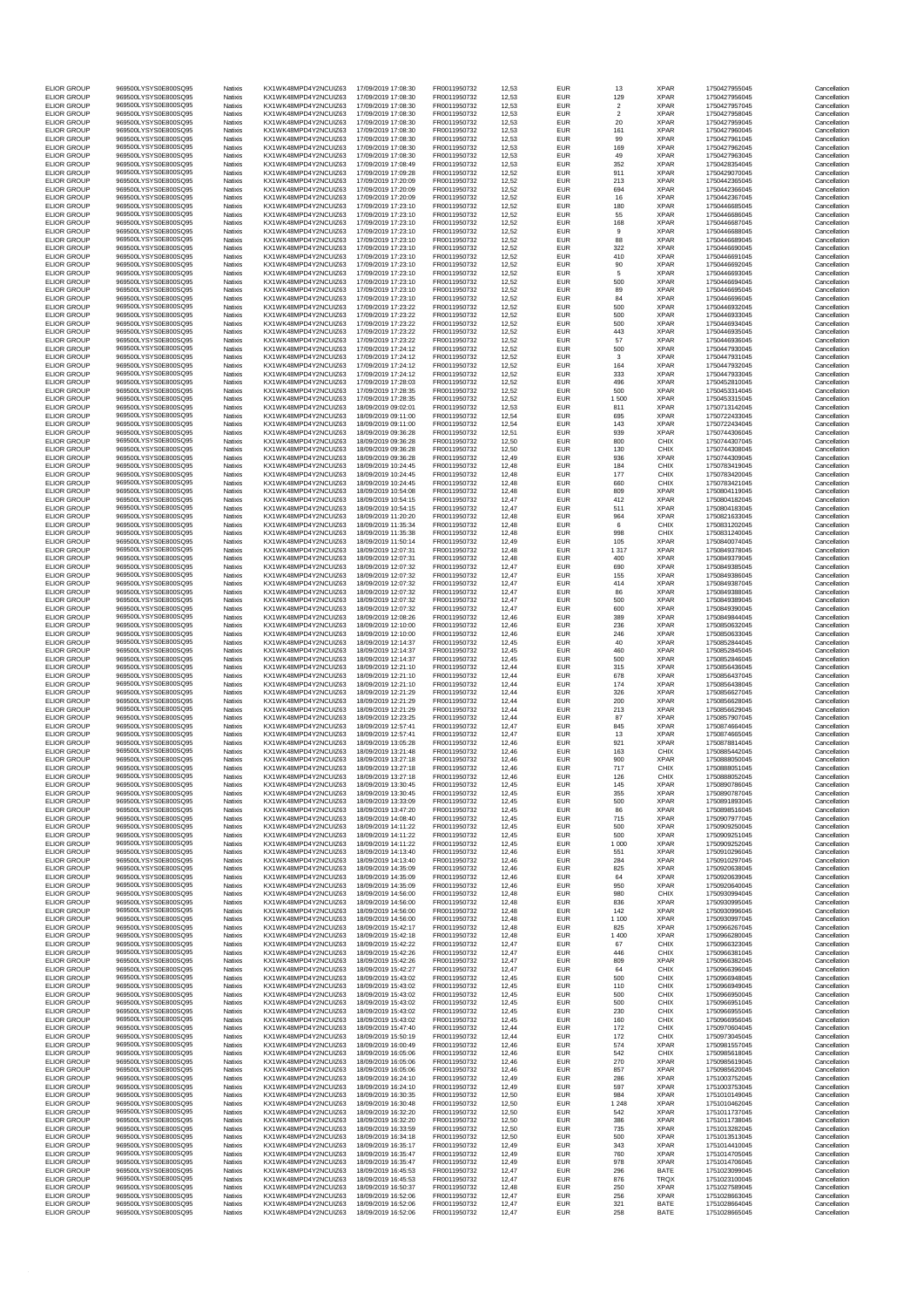| FLIOR GROUP                              | 969500LYSYS0E800SQ95                         | Natixis            | KX1WK48MPD4Y2NCUIZ63                         | 18/09/2019 16:52:06                        | FR0011950732                 | 12,47          | <b>EUR</b>               | 1 0 3 5        | CHIX                       | 1751028666045                  | Cancellation                 |
|------------------------------------------|----------------------------------------------|--------------------|----------------------------------------------|--------------------------------------------|------------------------------|----------------|--------------------------|----------------|----------------------------|--------------------------------|------------------------------|
| <b>ELIOR GROUP</b>                       | 969500LYSYS0E800SQ95                         | Natixis            | KX1WK48MPD4Y2NCUIZ63                         | 18/09/2019 16:52:06                        | FR0011950732                 | 12,47          | <b>EUR</b>               | 670            | <b>XPAR</b>                | 1751028667045                  | Cancellation                 |
| <b>ELIOR GROUP</b>                       | 969500LYSYS0E800SQ95                         | Natixis            | KX1WK48MPD4Y2NCUIZ63                         | 18/09/2019 16:52:11                        | FR0011950732                 | 12.46          | <b>EUR</b>               | 336            | <b>XPAR</b>                | 1751028753045                  | Cancellation                 |
| <b>ELIOR GROUP</b>                       | 969500LYSYS0E800SQ95                         | Natixis            | KX1WK48MPD4Y2NCUIZ63                         | 18/09/2019 16:52:11                        | FR0011950732                 | 12,46          | <b>EUR</b>               | 517            | <b>XPAR</b>                | 1751028754045                  | Cancellation                 |
| <b>ELIOR GROUP</b><br><b>ELIOR GROUP</b> | 969500LYSYS0E800SQ95<br>969500LYSYS0E800SQ95 | Natixis<br>Natixis | KX1WK48MPD4Y2NCUIZ63<br>KX1WK48MPD4Y2NCUIZ63 | 18/09/2019 16:55:12<br>18/09/2019 16:55:12 | FR0011950732<br>FR0011950732 | 12.45<br>12,45 | <b>EUR</b><br><b>EUR</b> | 500<br>500     | <b>XPAR</b><br><b>XPAR</b> | 1751031563045<br>1751031564045 | Cancellation<br>Cancellation |
| <b>ELIOR GROUP</b>                       | 969500LYSYS0E800SQ95                         | Natixis            | KX1WK48MPD4Y2NCUIZ63                         | 18/09/2019 16:55:12                        | FR0011950732                 | 12,45          | EUR                      | 500            | <b>XPAR</b>                | 1751031565045                  | Cancellation                 |
| <b>ELIOR GROUP</b>                       | 969500LYSYS0E800SQ95                         | Natixis            | KX1WK48MPD4Y2NCUIZ63                         | 18/09/2019 16:55:12                        | FR0011950732                 | 12.45          | <b>EUR</b>               | 500            | <b>XPAR</b>                | 1751031566045                  | Cancellation                 |
| <b>ELIOR GROUP</b><br><b>ELIOR GROUP</b> | 969500LYSYS0E800SQ95<br>969500LYSYS0E800SQ95 | Natixis<br>Natixis | KX1WK48MPD4Y2NCUIZ63<br>KX1WK48MPD4Y2NCUIZ63 | 18/09/2019 16:56:03<br>18/09/2019 16:56:03 | FR0011950732<br>FR0011950732 | 12,45          | <b>EUR</b><br><b>EUR</b> | 794            | <b>XPAR</b><br><b>XPAR</b> | 1751032325045<br>1751032326045 | Cancellation<br>Cancellation |
| <b>ELIOR GROUP</b>                       | 969500LYSYS0E800SQ95                         | Natixis            | KX1WK48MPD4Y2NCUIZ63                         | 18/09/2019 16:59:20                        | FR0011950732                 | 12,45<br>12,45 | <b>EUR</b>               | 52<br>95       | <b>XPAR</b>                | 1751035101045                  | Cancellation                 |
| <b>ELIOR GROUP</b>                       | 969500LYSYS0E800SQ95                         | Natixis            | KX1WK48MPD4Y2NCUIZ63                         | 18/09/2019 16:59:20                        | FR0011950732                 | 12,45          | EUR                      | 163            | <b>XPAR</b>                | 1751035102045                  | Cancellation                 |
| <b>ELIOR GROUP</b>                       | 969500LYSYS0E800SQ95                         | Natixis            | KX1WK48MPD4Y2NCUIZ63                         | 18/09/2019 16:59:58                        | FR0011950732                 | 12.45          | <b>EUR</b>               | 500            | <b>XPAR</b>                | 1751036057045                  | Cancellation                 |
| <b>ELIOR GROUP</b><br><b>ELIOR GROUP</b> | 969500LYSYS0E800SQ95<br>969500LYSYS0E800SQ95 | Natixis<br>Natixis | KX1WK48MPD4Y2NCUIZ63<br>KX1WK48MPD4Y2NCUIZ63 | 18/09/2019 17:01:01<br>18/09/2019 17:01:01 | FR0011950732<br>FR0011950732 | 12,45<br>12.45 | <b>EUR</b><br><b>EUR</b> | 500<br>500     | <b>XPAR</b><br><b>XPAR</b> | 1751037630045<br>1751037631045 | Cancellation<br>Cancellation |
| <b>ELIOR GROUP</b>                       | 969500LYSYS0E800SQ95                         | Natixis            | KX1WK48MPD4Y2NCUIZ63                         | 18/09/2019 17:09:34                        | FR0011950732                 | 12,46          | <b>EUR</b>               | 252            | <b>XPAR</b>                | 1751045781045                  | Cancellation                 |
| <b>ELIOR GROUP</b>                       | 969500LYSYS0E800SQ95                         | Natixis            | KX1WK48MPD4Y2NCUIZ63                         | 18/09/2019 17:09:34                        | FR0011950732                 | 12,46          | <b>EUR</b>               | 812            | <b>XPAR</b>                | 1751045782045                  | Cancellation                 |
| <b>ELIOR GROUP</b>                       | 969500LYSYS0E800SQ95                         | Natixis            | KX1WK48MPD4Y2NCUIZ63                         | 18/09/2019 17:09:34                        | FR0011950732                 | 12.46          | <b>EUR</b>               | 181            | <b>XPAR</b>                | 1751045783045                  | Cancellation                 |
| <b>ELIOR GROUP</b>                       | 969500LYSYS0E800SQ95<br>969500LYSYS0E800SQ95 | Natixis            | KX1WK48MPD4Y2NCUIZ63                         | 18/09/2019 17:09:34<br>18/09/2019 17:09:34 | FR0011950732                 | 12,46          | <b>EUR</b>               | 158            | <b>XPAR</b>                | 1751045784045                  | Cancellation<br>Cancellation |
| <b>ELIOR GROUP</b><br><b>ELIOR GROUP</b> | 969500LYSYS0E800SQ95                         | Natixis<br>Natixis | KX1WK48MPD4Y2NCUIZ63<br>KX1WK48MPD4Y2NCUIZ63 | 18/09/2019 17:09:34                        | FR0011950732<br>FR0011950732 | 12,46<br>12,46 | <b>EUR</b><br><b>EUR</b> | 159<br>200     | <b>XPAR</b><br><b>XPAR</b> | 1751045785045<br>1751045786045 | Cancellation                 |
| <b>ELIOR GROUP</b>                       | 969500LYSYS0E800SQ95                         | Natixis            | KX1WK48MPD4Y2NCUIZ63                         | 18/09/2019 17:09:34                        | FR0011950732                 | 12,46          | EUR                      | 43             | <b>XPAR</b>                | 1751045787045                  | Cancellation                 |
| <b>ELIOR GROUP</b>                       | 969500LYSYS0E800SQ95                         | Natixis            | KX1WK48MPD4Y2NCUIZ63                         | 18/09/2019 17:09:34                        | FR0011950732                 | 12.46          | <b>EUR</b>               | 195            | <b>XPAR</b>                | 1751045788045                  | Cancellation                 |
| <b>ELIOR GROUP</b>                       | 969500LYSYS0E800SQ95<br>969500LYSYS0E800SQ95 | Natixis            | KX1WK48MPD4Y2NCUIZ63<br>KX1WK48MPD4Y2NCUIZ63 | 18/09/2019 17:09:54<br>18/09/2019 17:09:54 | FR0011950732<br>FR0011950732 | 12,46          | EUR                      | 664<br>336     | <b>XPAR</b><br><b>XPAR</b> | 1751046143045                  | Cancellation                 |
| <b>ELIOR GROUP</b><br><b>ELIOR GROUP</b> | 969500LYSYS0E800SQ95                         | Natixis<br>Natixis | KX1WK48MPD4Y2NCUIZ63                         | 18/09/2019 17:09:54                        | FR0011950732                 | 12,46<br>12,46 | EUR<br><b>EUR</b>        | 430            | <b>XPAR</b>                | 1751046144045<br>1751046145045 | Cancellation<br>Cancellation |
| <b>ELIOR GROUP</b>                       | 969500LYSYS0E800SQ95                         | Natixis            | KX1WK48MPD4Y2NCUIZ63                         | 18/09/2019 17:09:54                        | FR0011950732                 | 12,46          | EUR                      | 570            | <b>XPAR</b>                | 1751046146045                  | Cancellation                 |
| <b>ELIOR GROUP</b>                       | 969500LYSYS0E800SQ95                         | Natixis            | KX1WK48MPD4Y2NCUIZ63                         | 18/09/2019 17:09:54                        | FR0011950732                 | 12.46          | <b>EUR</b>               | 544            | <b>XPAR</b>                | 1751046147045                  | Cancellation                 |
| <b>ELIOR GROUP</b>                       | 969500LYSYS0E800SQ95<br>969500LYSYS0E800SQ95 | Natixis            | KX1WK48MPD4Y2NCUIZ63<br>KX1WK48MPD4Y2NCUIZ63 | 18/09/2019 17:09:54                        | FR0011950732                 | 12,46          | <b>EUR</b><br><b>EUR</b> | 456<br>670     | <b>XPAR</b><br><b>XPAR</b> | 1751046148045                  | Cancellation                 |
| <b>ELIOR GROUP</b><br><b>ELIOR GROUP</b> | 969500LYSYS0E800SQ95                         | Natixis<br>Natixis | KX1WK48MPD4Y2NCUIZ63                         | 18/09/2019 17:10:09<br>18/09/2019 17:10:18 | FR0011950732<br>FR0011950732 | 12,46<br>12,46 | <b>EUR</b>               | 330            | <b>XPAR</b>                | 1751046404045<br>1751046526045 | Cancellation<br>Cancellation |
| <b>ELIOR GROUP</b>                       | 969500LYSYS0E800SQ95                         | Natixis            | KX1WK48MPD4Y2NCUIZ63                         | 18/09/2019 17:10:18                        | FR0011950732                 | 12,46          | EUR                      | 1 2 1 0        | <b>XPAR</b>                | 1751046527045                  | Cancellation                 |
| <b>ELIOR GROUP</b>                       | 969500LYSYS0E800SQ95                         | Natixis            | KX1WK48MPD4Y2NCUIZ63                         | 18/09/2019 17:11:59                        | FR0011950732                 | 12.47          | <b>EUR</b>               | 118            | <b>XPAR</b>                | 1751047934045                  | Cancellation                 |
| <b>ELIOR GROUP</b>                       | 969500LYSYS0E800SQ95<br>969500LYSYS0E800SQ95 | Natixis            | KX1WK48MPD4Y2NCUIZ63                         | 18/09/2019 17:11:59                        | FR0011950732                 | 12,47          | <b>EUR</b>               | 127            | <b>XPAR</b><br><b>XPAR</b> | 1751047935045                  | Cancellation                 |
| <b>ELIOR GROUP</b><br><b>ELIOR GROUP</b> | 969500LYSYS0E800SQ95                         | Natixis<br>Natixis | KX1WK48MPD4Y2NCUIZ63<br>KX1WK48MPD4Y2NCUIZ63 | 18/09/2019 17:11:59<br>18/09/2019 17:11:59 | FR0011950732<br>FR0011950732 | 12.47<br>12,47 | EUR<br><b>EUR</b>        | 499<br>600     | <b>XPAR</b>                | 1751047936045<br>1751047937045 | Cancellation<br>Cancellation |
| <b>ELIOR GROUP</b>                       | 969500LYSYS0E800SQ95                         | Natixis            | KX1WK48MPD4Y2NCUIZ63                         | 18/09/2019 17:11:59                        | FR0011950732                 | 12,47          | EUR                      | 11             | <b>XPAR</b>                | 1751047938045                  | Cancellation                 |
| <b>ELIOR GROUP</b>                       | 969500LYSYS0E800SQ95                         | Natixis            | KX1WK48MPD4Y2NCUIZ63                         | 18/09/2019 17:11:59                        | FR0011950732                 | 12.47          | <b>EUR</b>               | 412            | <b>XPAR</b>                | 1751047939045                  | Cancellation                 |
| <b>ELIOR GROUP</b>                       | 969500LYSYS0E800SQ95<br>969500LYSYS0E800SQ95 | Natixis            | KX1WK48MPD4Y2NCUIZ63<br>KX1WK48MPD4Y2NCUIZ63 | 18/09/2019 17:11:59<br>18/09/2019 17:12:58 | FR0011950732                 | 12,47          | <b>EUR</b>               | 40             | <b>XPAR</b><br><b>XPAR</b> | 1751047940045                  | Cancellation                 |
| <b>ELIOR GROUP</b><br><b>ELIOR GROUP</b> | 969500LYSYS0E800SQ95                         | Natixis<br>Natixis | KX1WK48MPD4Y2NCUIZ63                         | 18/09/2019 17:14:14                        | FR0011950732<br>FR0011950732 | 12,47<br>12,47 | <b>EUR</b><br><b>EUR</b> | 193<br>500     | <b>XPAR</b>                | 1751049027045<br>1751050259045 | Cancellation<br>Cancellation |
| <b>ELIOR GROUP</b>                       | 969500LYSYS0E800SQ95                         | Natixis            | KX1WK48MPD4Y2NCUIZ63                         | 18/09/2019 17:14:14                        | FR0011950732                 | 12,47          | <b>EUR</b>               | 34             | <b>XPAR</b>                | 1751050260045                  | Cancellation                 |
| <b>ELIOR GROUP</b>                       | 969500LYSYS0E800SQ95                         | Natixis            | KX1WK48MPD4Y2NCUIZ63                         | 18/09/2019 17:14:14                        | FR0011950732                 | 12.47          | <b>EUR</b>               | 466            | <b>XPAR</b>                | 1751050261045                  | Cancellation                 |
| <b>ELIOR GROUP</b>                       | 969500LYSYS0E800SQ95<br>969500LYSYS0E800SQ95 | Natixis            | KX1WK48MPD4Y2NCUIZ63                         | 18/09/2019 17:15:14                        | FR0011950732                 | 12,47          | <b>EUR</b>               | 500            | <b>XPAR</b>                | 1751051251045                  | Cancellation                 |
| <b>ELIOR GROUP</b><br><b>ELIOR GROUP</b> | 969500LYSYS0E800SQ95                         | Natixis<br>Natixis | KX1WK48MPD4Y2NCUIZ63<br>KX1WK48MPD4Y2NCUIZ63 | 18/09/2019 17:16:11<br>18/09/2019 17:16:11 | FR0011950732<br>FR0011950732 | 12,47<br>12,47 | EUR<br><b>EUR</b>        | 500<br>500     | <b>XPAR</b><br><b>XPAR</b> | 1751052258045<br>1751052259045 | Cancellation<br>Cancellation |
| <b>ELIOR GROUP</b>                       | 969500LYSYS0E800SQ95                         | Natixis            | KX1WK48MPD4Y2NCUIZ63                         | 18/09/2019 17:17:39                        | FR0011950732                 | 12,46          | <b>EUR</b>               | 790            | <b>XPAR</b>                | 1751053771045                  | Cancellation                 |
| FLIOR GROUP                              | 969500LYSYS0E800SQ95                         | Natixis            | KX1WK48MPD4Y2NCUIZ63                         | 18/09/2019 17:25:36                        | FR0011950732                 | 12.46          | <b>EUR</b>               | 500            | <b>XPAR</b>                | 1751064474045                  | Cancellation                 |
| <b>ELIOR GROUP</b>                       | 969500LYSYS0E800SQ95                         | Natixis            | KX1WK48MPD4Y2NCUIZ63                         | 18/09/2019 17:25:51                        | FR0011950732                 | 12,46          | <b>EUR</b>               | 500            | <b>XPAR</b>                | 1751064686045                  | Cancellation                 |
| <b>ELIOR GROUP</b><br><b>ELIOR GROUP</b> | 969500LYSYS0E800SO95<br>969500LYSYS0E800SQ95 | Natixis<br>Natixis | KX1WK48MPD4Y2NCUIZ63<br>KX1WK48MPD4Y2NCUIZ63 | 18/09/2019 17:25:51<br>18/09/2019 17:25:5: | FR0011950732<br>FR0011950732 | 12,46<br>12,46 | <b>EUR</b><br><b>EUR</b> | 162<br>500     | <b>XPAR</b><br><b>XPAR</b> | 1751064687045<br>1751064688045 | Cancellation<br>Cancellation |
| <b>ELIOR GROUP</b>                       | 969500LYSYS0E800SQ95                         | Natixis            | KX1WK48MPD4Y2NCUIZ63                         | 18/09/2019 17:25:58                        | FR0011950732                 | 12,46          | <b>EUR</b>               | 108            | <b>XPAR</b>                | 1751064764045                  | Cancellation                 |
| <b>ELIOR GROUP</b>                       | 969500LYSYS0E800SQ95                         | Natixis            | KX1WK48MPD4Y2NCUIZ63                         | 18/09/2019 17:25:58                        | FR0011950732                 | 12.46          | <b>EUR</b>               | 230            | <b>XPAR</b>                | 1751064765045                  | Cancellation                 |
| <b>ELIOR GROUP</b>                       | 969500LYSYS0E800SQ95                         | Natixis            | KX1WK48MPD4Y2NCUIZ63                         | 19/09/2019 09:12:45                        | FR0011950732                 | 12,48          | <b>EUR</b>               | 125            | <b>XPAR</b>                | 1751309815045                  | Cancellation                 |
| <b>ELIOR GROUP</b>                       | 969500LYSYS0E800SQ95                         | Natixis<br>Natixis | KX1WK48MPD4Y2NCUIZ63                         | 19/09/2019 09:14:16                        | FR0011950732                 | 12.49          | EUR                      | 944            | <b>XPAR</b><br><b>XPAR</b> | 1751311686045                  | Cancellation                 |
| <b>ELIOR GROUP</b><br><b>ELIOR GROUP</b> | 969500LYSYS0E800SQ95<br>969500LYSYS0E800SQ95 | Natixis            | KX1WK48MPD4Y2NCUIZ63<br>KX1WK48MPD4Y2NCUIZ63 | 19/09/2019 09:22:15<br>19/09/2019 09:22:15 | FR0011950732<br>FR0011950732 | 12,51<br>12,51 | <b>EUR</b><br><b>EUR</b> | 800<br>31      | <b>XPAR</b>                | 1751319259045<br>1751319260045 | Cancellation<br>Cancellation |
| <b>ELIOR GROUP</b>                       | 969500LYSYS0E800SQ95                         | Natixis            | KX1WK48MPD4Y2NCUIZ63                         | 19/09/2019 09:24:14                        | FR0011950732                 | 12,50          | <b>EUR</b>               | 435            | <b>XPAR</b>                | 1751320786045                  | Cancellation                 |
| <b>ELIOR GROUP</b>                       | 969500LYSYS0E800SQ95                         | Natixis            | KX1WK48MPD4Y2NCUIZ63                         | 19/09/2019 09:24:14                        | FR0011950732                 | 12,50          | <b>EUR</b>               | 429            | <b>XPAR</b>                | 1751320787045                  | Cancellation                 |
| <b>ELIOR GROUP</b><br><b>ELIOR GROUP</b> | 969500LYSYS0E800SQ95<br>969500LYSYS0E800SQ95 | Natixis<br>Natixis | KX1WK48MPD4Y2NCUIZ63<br>KX1WK48MPD4Y2NCUIZ63 | 19/09/2019 09:24:14<br>19/09/2019 09:54:24 | FR0011950732<br>FR0011950732 | 12,50<br>12,54 | <b>EUR</b><br><b>EUR</b> | 606<br>20      | <b>XPAR</b><br><b>XPAR</b> | 1751320788045<br>1751350710045 | Cancellation<br>Cancellation |
| <b>ELIOR GROUP</b>                       | 969500LYSYS0E800SQ95                         | Natixis            | KX1WK48MPD4Y2NCUIZ63                         | 19/09/2019 09:54:30                        | FR0011950732                 | 12,54          | <b>EUR</b>               | 310            | <b>XPAR</b>                | 1751350781045                  | Cancellation                 |
| <b>ELIOR GROUP</b>                       | 969500LYSYS0E800SQ95                         | Natixis            | KX1WK48MPD4Y2NCUIZ63                         | 19/09/2019 10:01:08                        | FR0011950732                 | 12,53          | <b>EUR</b>               | 12             | <b>XPAR</b>                | 1751357817045                  | Cancellation                 |
| <b>ELIOR GROUP</b>                       | 969500LYSYS0E800SQ95                         | Natixis            | KX1WK48MPD4Y2NCUIZ63                         | 19/09/2019 10:01:08                        | FR0011950732                 | 12,53          | <b>EUR</b>               | 288            | <b>XPAR</b>                | 1751357818045                  | Cancellation                 |
| <b>ELIOR GROUP</b>                       | 969500LYSYS0E800SQ95                         | Natixis            | KX1WK48MPD4Y2NCUIZ63                         | 19/09/2019 10:01:09                        | FR0011950732                 | 12,52          | EUR                      | 920            | <b>XPAR</b>                | 1751357838045                  | Cancellation                 |
| <b>ELIOR GROUP</b><br><b>ELIOR GROUP</b> | 969500LYSYS0E800SQ95<br>969500LYSYS0E800SQ95 | Natixis<br>Natixis | KX1WK48MPD4Y2NCUIZ63<br>KX1WK48MPD4Y2NCUIZ63 | 19/09/2019 10:01:09<br>19/09/2019 10:01:09 | FR0011950732<br>FR0011950732 | 12,52<br>12,52 | <b>EUR</b><br><b>EUR</b> | 397<br>419     | <b>XPAR</b><br><b>XPAR</b> | 1751357839045<br>1751357840045 | Cancellation<br>Cancellation |
| <b>ELIOR GROUP</b>                       | 969500LYSYS0E800SQ95                         | Natixis            | KX1WK48MPD4Y2NCUIZ63                         | 19/09/2019 10:01:09                        | FR0011950732                 | 12,52          | <b>EUR</b>               | 850            | <b>XPAR</b>                | 1751357841045                  | Cancellation                 |
| <b>ELIOR GROUP</b>                       | 969500LYSYS0E800SQ95                         | Natixis            | KX1WK48MPD4Y2NCUIZ63                         | 19/09/2019 10:05:10                        | FR0011950732                 | 12,51          | <b>EUR</b>               | 116            | <b>XPAR</b>                | 1751361864045                  | Cancellation                 |
| <b>ELIOR GROUP</b>                       | 969500LYSYS0E800SQ95                         | Natixis            | KX1WK48MPD4Y2NCUIZ63                         | 19/09/2019 10:09:13                        | FR0011950732                 | 12,51          | <b>EUR</b>               | 98             | <b>XPAR</b>                | 1751365979045                  | Cancellation                 |
| <b>ELIOR GROUP</b>                       | 969500LYSYS0E800SQ95<br>969500LYSYS0E800SQ95 | Natixis            | KX1WK48MPD4Y2NCUIZ63                         | 19/09/2019 10:12:06                        | FR0011950732                 | 12,51          | <b>EUR</b>               | 896            | <b>XPAR</b>                | 1751368448045<br>1751368449045 | Cancellation                 |
| <b>ELIOR GROUP</b><br><b>ELIOR GROUP</b> | 969500LYSYS0E800SQ95                         | Natixis<br>Natixis | KX1WK48MPD4Y2NCUIZ63<br>KX1WK48MPD4Y2NCUIZ63 | 19/09/2019 10:12:06<br>19/09/2019 10:12:06 | FR0011950732<br>FR0011950732 | 12,51<br>12.50 | <b>EUR</b><br><b>EUR</b> | 201<br>1 0 0 1 | <b>XPAR</b><br>CHIX        | 1751368451045                  | Cancellation<br>Cancellation |
| <b>ELIOR GROUP</b>                       | 969500LYSYS0E800SQ95                         | Natixis            | KX1WK48MPD4Y2NCUIZ63                         | 19/09/2019 10:12:06                        | FR0011950732                 | 12,50          | <b>EUR</b>               | 500            | <b>XPAR</b>                | 1751368452045                  | Cancellation                 |
| <b>ELIOR GROUP</b>                       | 969500LYSYS0E800SO95                         | Natixis            | KX1WK48MPD4Y2NCUIZ63                         | 19/09/2019 10:12:06                        | FR0011950732                 | 12.50          | EUR                      | 500            | <b>XPAR</b>                | 1751368453045                  | Cancellation                 |
| <b>ELIOR GROUP</b>                       | 969500LYSYS0E800SQ95<br>969500LYSYS0E800SQ95 | Natixis            | KX1WK48MPD4Y2NCUIZ63<br>KX1WK48MPD4Y2NCUIZ63 | 19/09/2019 10:19:32<br>19/09/2019 10:19:32 | FR0011950732<br>FR0011950732 | 12,49          | <b>EUR</b>               | 661            | <b>XPAR</b>                | 1751375277045                  | Cancellation                 |
| <b>ELIOR GROUP</b><br><b>ELIOR GROUP</b> | 969500LYSYS0E800SQ95                         | Natixis<br>Natixis | KX1WK48MPD4Y2NCUIZ63                         | 19/09/2019 11:01:09                        | FR0011950732                 | 12,49<br>12.49 | <b>EUR</b><br><b>EUR</b> | 207<br>831     | <b>XPAR</b><br><b>XPAR</b> | 1751375278045<br>1751407600045 | Cancellation<br>Cancellation |
| <b>ELIOR GROUP</b>                       | 969500LYSYS0E800SQ95                         | Natixis            | KX1WK48MPD4Y2NCUIZ63                         | 19/09/2019 11:03:40                        | FR0011950732                 | 12,50          | <b>EUR</b>               | 100            | <b>XPAR</b>                | 1751409421045                  | Cancellation                 |
| FLIOR GROUP                              | 969500LYSYS0E800SO95                         | Natixis            | KX1WK48MPD4Y2NCUIZ63                         | 19/09/2019 11:03:40                        | FR0011950732                 | 12,50          | <b>EUR</b>               | 864            | <b>XPAR</b>                | 1751409422045                  | Cancellation                 |
| <b>ELIOR GROUP</b><br><b>ELIOR GROUP</b> | 969500LYSYS0E800SQ95<br>969500LYSYS0E800SQ95 | Natixis<br>Natixis | KX1WK48MPD4Y2NCUIZ63<br>KX1WK48MPD4Y2NCUIZ63 | 19/09/2019 11:08:29<br>19/09/2019 11:08:29 | FR0011950732<br>FR0011950732 | 12,49<br>12,49 | <b>EUR</b><br><b>EUR</b> | 303<br>605     | <b>XPAR</b><br><b>XPAR</b> | 1751413332045<br>1751413333045 | Cancellation<br>Cancellation |
| <b>ELIOR GROUP</b>                       | 969500LYSYS0E800SQ95                         | Natixis            | KX1WK48MPD4Y2NCUIZ63                         | 19/09/2019 11:08:58                        | FR0011950732                 | 12.50          | <b>EUR</b>               | 45             | <b>XPAR</b>                | 1751413610045                  | Cancellation                 |
| <b>ELIOR GROUP</b>                       | 969500LYSYS0E800SQ95                         | Natixis            | KX1WK48MPD4Y2NCUIZ63                         | 19/09/2019 11:08:58                        | FR0011950732                 | 12.50          | <b>EUR</b>               | 955            | <b>XPAR</b>                | 1751413611045                  | Cancellation                 |
| <b>ELIOR GROUP</b>                       | 969500LYSYS0E800SQ95                         | Natixis            | KX1WK48MPD4Y2NCUIZ63                         | 19/09/2019 11:11:43                        | FR0011950732                 | 12.49          | <b>EUR</b>               | 306            | <b>XPAR</b>                | 1751415584045                  | Cancellation                 |
| <b>ELIOR GROUP</b><br><b>ELIOR GROUP</b> | 969500LYSYS0E800SQ95<br>969500LYSYS0E800SQ95 | Natixis            | KX1WK48MPD4Y2NCUIZ63<br>KX1WK48MPD4Y2NCUIZ63 | 19/09/2019 11:11:43<br>19/09/2019 11:11:43 | FR0011950732                 | 12,49          | <b>EUR</b>               | 194            | <b>XPAR</b>                | 1751415585045                  | Cancellation                 |
| <b>ELIOR GROUP</b>                       | 969500LYSYS0E800SQ95                         | Natixis<br>Natixis | KX1WK48MPD4Y2NCUIZ63                         | 19/09/2019 11:20:42                        | FR0011950732<br>FR0011950732 | 12,49<br>12.49 | <b>EUR</b><br><b>EUR</b> | 432<br>873     | <b>XPAR</b><br><b>XPAR</b> | 1751415586045<br>1751421700045 | Cancellation<br>Cancellation |
| <b>ELIOR GROUP</b>                       | 969500LYSYS0E800SQ95                         | Natixis            | KX1WK48MPD4Y2NCUIZ63                         | 19/09/2019 11:34:16                        | FR0011950732                 | 12,49          | <b>EUR</b>               | 541            | CHIX                       | 1751430412045                  | Cancellation                 |
| <b>ELIOR GROUP</b>                       | 969500LYSYS0E800SQ95                         | Natixis            | KX1WK48MPD4Y2NCUIZ63                         | 19/09/2019 11:34:16                        | FR0011950732                 | 12,49          | <b>EUR</b>               | 203            | <b>XPAR</b>                | 1751430413045                  | Cancellation                 |
| <b>ELIOR GROUP</b><br><b>ELIOR GROUP</b> | 969500LYSYS0E800SQ95<br>969500LYSYS0E800SQ95 | Natixis<br>Natixis | KX1WK48MPD4Y2NCUIZ63<br>KX1WK48MPD4Y2NCUIZ63 | 19/09/2019 11:34:16<br>19/09/2019 11:34:16 | FR0011950732<br>FR0011950732 | 12,49<br>12,49 | <b>EUR</b><br><b>EUR</b> | 430<br>110     | CHIX<br><b>XPAR</b>        | 1751430414045<br>1751430415045 | Cancellation<br>Cancellation |
| <b>ELIOR GROUP</b>                       | 969500LYSYS0E800SQ95                         | Natixis            | KX1WK48MPD4Y2NCUIZ63                         | 19/09/2019 11:34:16                        | FR0011950732                 | 12.49          | <b>EUR</b>               | 320            | <b>XPAR</b>                | 1751430416045                  | Cancellation                 |
| <b>ELIOR GROUP</b>                       | 969500LYSYS0E800SQ95                         | Natixis            | KX1WK48MPD4Y2NCUIZ63                         | 19/09/2019 11:34:16                        | FR0011950732                 | 12.49          | <b>EUR</b>               | 203            | <b>XPAR</b>                | 1751430417045                  | Cancellation                 |
| <b>ELIOR GROUP</b>                       | 969500LYSYS0E800SQ95                         | Natixis<br>Natixis | KX1WK48MPD4Y2NCUIZ63<br>KX1WK48MPD4Y2NCUIZ63 | 19/09/2019 11:49:51<br>19/09/2019 11:50:45 | FR0011950732<br>FR0011950732 | 12.48          | <b>EUR</b><br><b>EUR</b> | 442<br>139     | <b>XPAR</b><br><b>XPAR</b> | 1751440403045<br>1751441176045 | Cancellation<br>Cancellation |
| <b>ELIOR GROUP</b><br><b>ELIOR GROUP</b> | 969500LYSYS0E800SQ95<br>969500LYSYS0E800SQ95 | Natixis            | KX1WK48MPD4Y2NCUIZ63                         | 19/09/2019 11:50:45                        | FR0011950732                 | 12,48<br>12,48 | <b>EUR</b>               | 281            | <b>XPAR</b>                | 1751441177045                  | Cancellation                 |
| <b>ELIOR GROUP</b>                       | 969500LYSYS0E800SQ95                         | Natixis            | KX1WK48MPD4Y2NCUIZ63                         | 19/09/2019 12:02:22                        | FR0011950732                 | 12.48          | <b>EUR</b>               | 994            | <b>XPAR</b>                | 1751448887045                  | Cancellation                 |
| <b>ELIOR GROUP</b>                       | 969500LYSYS0E800SQ95                         | Natixis            | KX1WK48MPD4Y2NCUIZ63                         | 19/09/2019 12:05:39                        | FR0011950732                 | 12,47          | <b>EUR</b>               | 263            | <b>XPAR</b>                | 1751450795045                  | Cancellation                 |
| <b>ELIOR GROUP</b><br><b>ELIOR GROUP</b> | 969500LYSYS0E800SQ95<br>969500LYSYS0E800SQ95 | Natixis<br>Natixis | KX1WK48MPD4Y2NCUIZ63<br>KX1WK48MPD4Y2NCUIZ63 | 19/09/2019 12:05:39<br>19/09/2019 12:05:39 | FR0011950732<br>FR0011950732 | 12.47<br>12,47 | <b>EUR</b><br><b>EUR</b> | 166<br>431     | <b>XPAR</b><br><b>XPAR</b> | 1751450796045<br>1751450797045 | Cancellation<br>Cancellation |
| <b>ELIOR GROUP</b>                       | 969500LYSYS0E800SQ95                         | Natixis            | KX1WK48MPD4Y2NCUIZ63                         | 19/09/2019 12:05:39                        | FR0011950732                 | 12,47          | <b>EUR</b>               | 467            | <b>XPAR</b>                | 1751450798045                  | Cancellation                 |
| <b>ELIOR GROUP</b>                       | 969500LYSYS0E800SQ95                         | Natixis            | KX1WK48MPD4Y2NCUIZ63                         | 19/09/2019 12:16:03                        | FR0011950732                 | 12.47          | <b>EUR</b>               | 67             | <b>XPAR</b>                | 1751456512045                  | Cancellation                 |
| <b>ELIOR GROUP</b>                       | 969500LYSYS0E800SQ95                         | Natixis            | KX1WK48MPD4Y2NCUIZ63                         | 19/09/2019 12:16:03                        | FR0011950732                 | 12.47          | <b>EUR</b>               | 182            | <b>XPAR</b>                | 1751456513045                  | Cancellation                 |
| <b>ELIOR GROUP</b><br><b>ELIOR GROUP</b> | 969500LYSYS0E800SQ95<br>969500LYSYS0E800SQ95 | Natixis<br>Natixis | KX1WK48MPD4Y2NCUIZ63<br>KX1WK48MPD4Y2NCUIZ63 | 19/09/2019 12:16:03<br>19/09/2019 12:16:03 | FR0011950732<br>FR0011950732 | 12.47<br>12,47 | <b>EUR</b><br><b>EUR</b> | 271<br>480     | <b>XPAR</b><br><b>XPAR</b> | 1751456514045<br>1751456515045 | Cancellation<br>Cancellation |
| <b>ELIOR GROUP</b>                       | 969500LYSYS0E800SQ95                         | Natixis            | KX1WK48MPD4Y2NCUIZ63                         | 19/09/2019 12:19:50                        | FR0011950732                 | 12,46          | <b>EUR</b>               | 974            | <b>XPAR</b>                | 1751458612045                  | Cancellation                 |
| <b>ELIOR GROUP</b>                       | 969500LYSYS0E800SQ95                         | Natixis            | KX1WK48MPD4Y2NCUIZ63                         | 19/09/2019 12:36:07                        | FR0011950732                 | 12.44          | <b>EUR</b>               | 953            | BATE                       | 1751467507045                  | Cancellation                 |
| <b>ELIOR GROUP</b>                       | 969500LYSYS0E800SQ95                         | Natixis            | KX1WK48MPD4Y2NCUIZ63                         | 19/09/2019 12:36:07                        | FR0011950732                 | 12,44          | <b>EUR</b>               | 939            | BATE                       | 1751467508045                  | Cancellation                 |
| <b>ELIOR GROUP</b>                       | 969500LYSYS0E800SQ95                         | Natixis<br>Natixis | KX1WK48MPD4Y2NCUIZ63                         | 19/09/2019 12:45:04                        | FR0011950732                 | 12,44          | <b>EUR</b>               | 845            | <b>XPAR</b><br><b>TRQX</b> | 1751471987045                  | Cancellation<br>Cancellation |
| <b>ELIOR GROUP</b><br><b>ELIOR GROUP</b> | 969500LYSYS0E800SQ95<br>969500LYSYS0E800SQ95 | Natixis            | KX1WK48MPD4Y2NCUIZ63<br>KX1WK48MPD4Y2NCUIZ63 | 19/09/2019 12:47:08<br>19/09/2019 13:09:24 | FR0011950732<br>FR0011950732 | 12,42<br>12,48 | <b>EUR</b><br><b>EUR</b> | 521<br>80      | <b>CHIX</b>                | 1751472667045<br>1751483922045 | Cancellation                 |
| <b>ELIOR GROUP</b>                       | 969500LYSYS0E800SQ95                         | Natixis            | KX1WK48MPD4Y2NCUIZ63                         | 19/09/2019 13:09:24                        | FR0011950732                 | 12.48          | <b>EUR</b>               | 199            | CHIX                       | 1751483923045                  | Cancellation                 |
| <b>ELIOR GROUP</b>                       | 969500LYSYS0E800SQ95                         | Natixis            | KX1WK48MPD4Y2NCUIZ63                         | 19/09/2019 13:17:16                        | FR0011950732                 | 12,47          | <b>EUR</b>               | 142            | <b>XPAR</b>                | 1751487569045                  | Cancellation                 |
| <b>ELIOR GROUP</b>                       | 969500LYSYS0E800SQ95                         | Natixis            | KX1WK48MPD4Y2NCUIZ63                         | 19/09/2019 13:17:16                        | FR0011950732                 | 12,47          | <b>EUR</b>               | 708            | <b>XPAR</b>                | 1751487570045                  | Cancellation                 |
| <b>ELIOR GROUP</b><br><b>ELIOR GROUP</b> | 969500LYSYS0E800SQ95<br>969500LYSYS0E800SQ95 | Natixis<br>Natixis | KX1WK48MPD4Y2NCUIZ63<br>KX1WK48MPD4Y2NCUIZ63 | 19/09/2019 14:05:02<br>19/09/2019 14:05:02 | FR0011950732<br>FR0011950732 | 12.49<br>12,49 | <b>EUR</b><br>EUR        | 500<br>500     | <b>XPAR</b><br><b>XPAR</b> | 1751512220045<br>1751512221045 | Cancellation<br>Cancellation |
| <b>ELIOR GROUP</b>                       | 969500LYSYS0E800SQ95                         | Natixis            | KX1WK48MPD4Y2NCUIZ63                         | 19/09/2019 14:05:02                        | FR0011950732                 | 12.49          | <b>EUR</b>               | 375            | <b>XPAR</b>                | 1751512222045                  | Cancellation                 |
| <b>ELIOR GROUP</b>                       | 969500LYSYS0E800SQ95                         | Natixis            | KX1WK48MPD4Y2NCUIZ63                         | 19/09/2019 14:06:27                        | FR0011950732                 | 12.49          | <b>EUR</b>               | 500            | <b>XPAR</b>                | 1751513002045                  | Cancellation                 |
| <b>ELIOR GROUP</b>                       | 969500LYSYS0E800SQ95                         | Natixis            | KX1WK48MPD4Y2NCUIZ63                         | 19/09/2019 14:06:27                        | FR0011950732                 | 12,49          | <b>EUR</b>               | 500            | <b>XPAR</b>                | 1751513004045                  | Cancellation                 |
| <b>ELIOR GROUP</b><br><b>ELIOR GROUP</b> | 969500LYSYS0E800SQ95<br>969500LYSYS0E800SQ95 | Natixis<br>Natixis | KX1WK48MPD4Y2NCUIZ63<br>KX1WK48MPD4Y2NCUIZ63 | 19/09/2019 14:06:27<br>19/09/2019 14:06:27 | FR0011950732<br>FR0011950732 | 12.49<br>12,49 | <b>EUR</b><br><b>EUR</b> | 232<br>268     | <b>XPAR</b><br><b>XPAR</b> | 1751513005045<br>1751513006045 | Cancellation<br>Cancellation |
| <b>ELIOR GROUP</b>                       | 969500LYSYS0E800SQ95                         | Natixis            | KX1WK48MPD4Y2NCUIZ63                         | 19/09/2019 14:06:27                        | FR0011950732                 | 12.49          | <b>EUR</b>               | 232            | <b>XPAR</b>                | 1751513007045                  | Cancellation                 |
| <b>ELIOR GROUP</b>                       | 969500LYSYS0E800SQ95                         | Natixis            | KX1WK48MPD4Y2NCUIZ63                         | 19/09/2019 14:20:22                        | FR0011950732                 | 12.49          | <b>EUR</b>               | 268            | <b>XPAR</b>                | 1751520485045                  | Cancellation                 |
| <b>ELIOR GROUP</b><br><b>ELIOR GROUP</b> | 969500LYSYS0E800SQ95<br>969500LYSYS0E800SQ95 | Natixis<br>Natixis | KX1WK48MPD4Y2NCUIZ63<br>KX1WK48MPD4Y2NCUIZ63 | 19/09/2019 14:20:22<br>19/09/2019 14:20:22 | FR0011950732<br>FR0011950732 | 12.48<br>12,48 | <b>EUR</b><br><b>EUR</b> | 256<br>256     | <b>XPAR</b><br><b>XPAR</b> | 1751520486045<br>1751520487045 | Cancellation<br>Cancellation |
| <b>ELIOR GROUP</b>                       | 969500LYSYS0E800SQ95                         | Natixis            | KX1WK48MPD4Y2NCUIZ63                         | 19/09/2019 14:20:22                        | FR0011950732                 | 12,48          | <b>EUR</b>               | 744            | <b>XPAR</b>                | 1751520488045                  | Cancellation                 |
| <b>ELIOR GROUP</b>                       | 969500LYSYS0E800SQ95                         | Natixis            | KX1WK48MPD4Y2NCUIZ63                         | 19/09/2019 14:40:02                        | FR0011950732                 | 12.49          | <b>EUR</b>               | 88             | <b>XPAR</b>                | 1751533252045                  | Cancellation                 |
| <b>ELIOR GROUP</b>                       | 969500LYSYS0E800SQ95                         | Natixis            | KX1WK48MPD4Y2NCUIZ63                         | 19/09/2019 14:40:02                        | FR0011950732                 | 12,49          | <b>EUR</b>               | 412            | <b>XPAR</b>                | 1751533253045                  | Cancellation                 |
| <b>ELIOR GROUP</b><br><b>ELIOR GROUP</b> | 969500LYSYS0E800SQ95<br>969500LYSYS0E800SQ95 | Natixis<br>Natixis | KX1WK48MPD4Y2NCUIZ63<br>KX1WK48MPD4Y2NCUIZ63 | 19/09/2019 14:40:23<br>19/09/2019 14:55:23 | FR0011950732<br>FR0011950732 | 12,49<br>12,51 | EUR<br><b>EUR</b>        | 244<br>363     | <b>XPAR</b><br><b>XPAR</b> | 1751533402045<br>1751542084045 | Cancellation<br>Cancellation |
| <b>ELIOR GROUP</b>                       | 969500LYSYS0E800SQ95                         | Natixis            | KX1WK48MPD4Y2NCUIZ63                         | 19/09/2019 14:55:23                        | FR0011950732                 | 12,51          | EUR                      | 61             | <b>XPAR</b>                | 1751542085045                  | Cancellation                 |
| <b>ELIOR GROUP</b>                       | 969500LYSYS0E800SQ95                         | Natixis            | KX1WK48MPD4Y2NCUIZ63                         | 19/09/2019 15:02:24                        | FR0011950732                 | 12.50          | <b>EUR</b>               | 222            | CHIX                       | 1751546788045                  | Cancellation                 |
| <b>ELIOR GROUP</b>                       | 969500LYSYS0E800SQ95                         | Natixis            | KX1WK48MPD4Y2NCUIZ63                         | 19/09/2019 15:02:24                        | FR0011950732                 | 12,50          | <b>EUR</b>               | 649            | CHIX                       | 1751546789045                  | Cancellation                 |
| <b>ELIOR GROUP</b>                       | 969500LYSYS0E800SQ95                         | Natixis            | KX1WK48MPD4Y2NCUIZ63                         | 19/09/2019 15:02:24                        | FR0011950732                 | 12,50          | EUR                      | 815            | <b>XPAR</b>                | 1751546790045                  | Cancellation                 |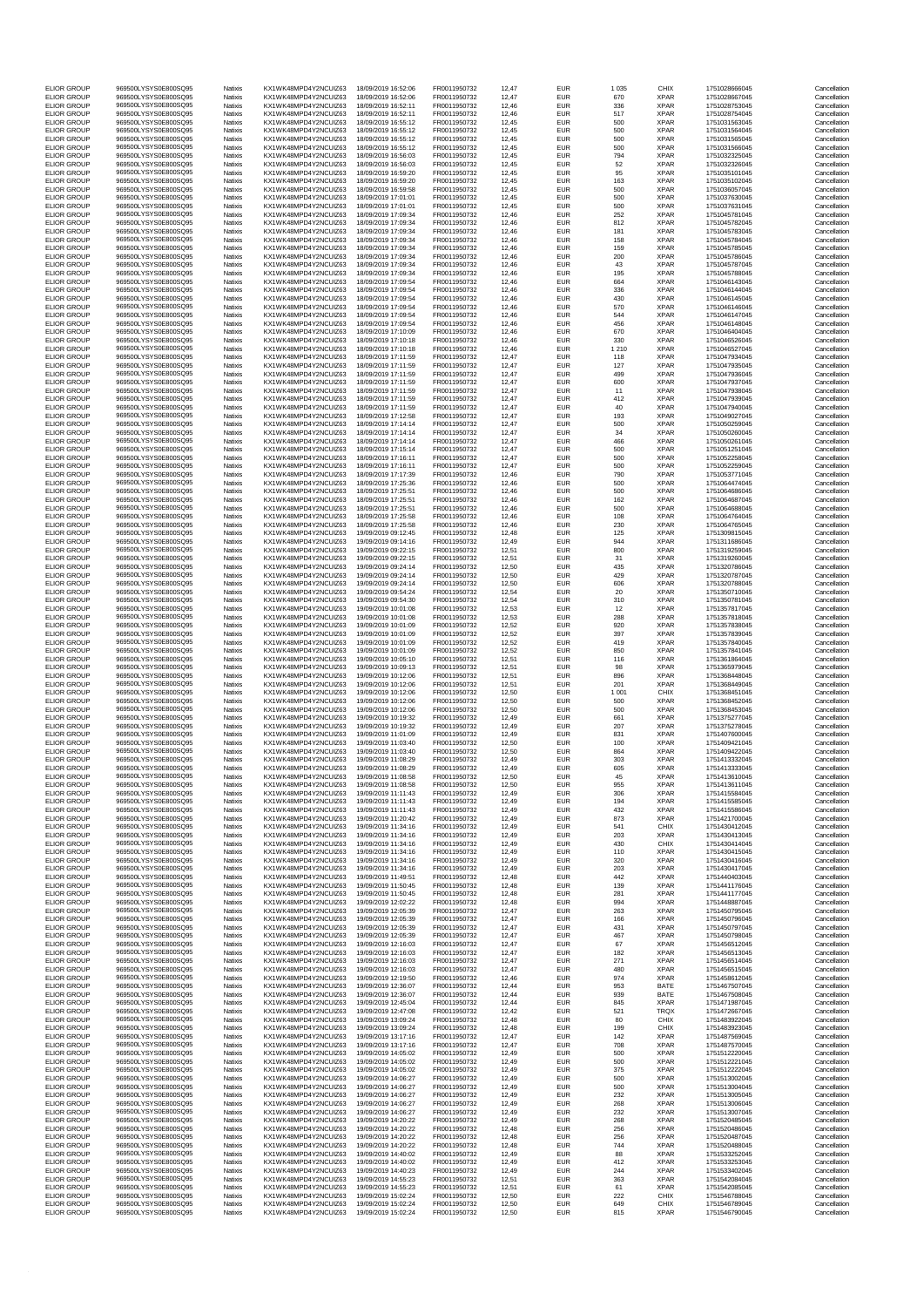| <b>ELIOR GROUP</b>                       | 969500LYSYS0E800SQ95                         | Natixis            | KX1WK48MPD4Y2NCUIZ63                         | 19/09/2019 15:08:48                        | FR0011950732                 | 12,49                   | <b>EUR</b>               | 610            | <b>XPAR</b>                | 1751550731045                  | Cancellation                 |
|------------------------------------------|----------------------------------------------|--------------------|----------------------------------------------|--------------------------------------------|------------------------------|-------------------------|--------------------------|----------------|----------------------------|--------------------------------|------------------------------|
| <b>ELIOR GROUP</b>                       | 969500LYSYS0E800SO95                         | Natixis            | KX1WK48MPD4Y2NCUIZ63                         | 19/09/2019 15:08:48                        | FR0011950732                 | 12,49                   | <b>EUR</b>               | 10             | <b>XPAR</b>                | 1751550732045                  | Cancellation                 |
| <b>ELIOR GROUP</b>                       | 969500LYSYS0E800SQ95                         | Natixis            | KX1WK48MPD4Y2NCUIZ63                         | 19/09/2019 15:08:48                        | FR0011950732                 | 12.49                   | <b>EUR</b>               | 324            | <b>XPAR</b>                | 1751550733045                  | Cancellation                 |
| <b>ELIOR GROUP</b>                       | 969500LYSYS0E800SQ95                         | Natixis            | KX1WK48MPD4Y2NCUIZ63                         | 19/09/2019 15:19:18                        | FR0011950732                 | 12,49                   | <b>EUR</b>               | 132            | <b>XPAR</b>                | 1751556951045                  | Cancellation                 |
| <b>ELIOR GROUP</b><br><b>ELIOR GROUP</b> | 969500LYSYS0E800SQ95<br>969500LYSYS0E800SO95 | Natixis<br>Natixis | KX1WK48MPD4Y2NCUIZ63<br>KX1WK48MPD4Y2NCUIZ63 | 19/09/2019 15:19:18<br>19/09/2019 15:19:18 | FR0011950732<br>FR0011950732 | 12.49<br>12,49          | <b>EUR</b><br><b>EUR</b> | 134<br>347     | <b>XPAR</b><br><b>XPAR</b> | 1751556952045<br>1751556953045 | Cancellation<br>Cancellation |
| <b>ELIOR GROUP</b>                       | 969500LYSYS0E800SQ95                         | Natixis            | KX1WK48MPD4Y2NCUIZ63                         | 19/09/2019 15:19:18                        | FR0011950732                 | 12,49                   | EUR                      | 87             | <b>XPAR</b>                | 1751556954045                  | Cancellation                 |
| <b>ELIOR GROUP</b>                       | 969500LYSYS0E800SQ95                         | Natixis            | KX1WK48MPD4Y2NCUIZ63                         | 19/09/2019 15:19:18                        | FR0011950732                 | 12.49                   | <b>EUR</b>               | 201            | <b>XPAR</b>                | 1751556955045                  | Cancellation                 |
| <b>ELIOR GROUP</b>                       | 969500LYSYS0E800SQ95<br>969500LYSYS0E800SQ95 | Natixis            | KX1WK48MPD4Y2NCUIZ63                         | 19/09/2019 15:25:31                        | FR0011950732                 | 12,48                   | <b>EUR</b>               | 999            | <b>XPAR</b>                | 1751560769045                  | Cancellation                 |
| <b>ELIOR GROUP</b><br><b>ELIOR GROUP</b> | 969500LYSYS0E800SO95                         | Natixis<br>Natixis | KX1WK48MPD4Y2NCUIZ63<br>KX1WK48MPD4Y2NCUIZ63 | 19/09/2019 15:25:31<br>19/09/2019 15:25:31 | FR0011950732<br>FR0011950732 | 12,48<br>12,48          | <b>EUR</b><br><b>EUR</b> | 256<br>256     | <b>XPAR</b><br><b>XPAR</b> | 1751560770045<br>1751560771045 | Cancellation<br>Cancellation |
| <b>ELIOR GROUP</b>                       | 969500LYSYS0E800SO95                         | Natixis            | KX1WK48MPD4Y2NCUIZ63                         | 19/09/2019 15:25:31                        | FR0011950732                 | 12,48                   | EUR                      | 1 4 5 9        | <b>XPAR</b>                | 1751560772045                  | Cancellation                 |
| <b>ELIOR GROUP</b>                       | 969500LYSYS0E800SQ95                         | Natixis            | KX1WK48MPD4Y2NCUIZ63                         | 19/09/2019 15:25:31                        | FR0011950732                 | 12.48                   | <b>EUR</b>               | 29             | <b>XPAR</b>                | 1751560773045                  | Cancellation                 |
| <b>ELIOR GROUP</b>                       | 969500LYSYS0E800SQ95<br>969500LYSYS0E800SQ95 | Natixis            | KX1WK48MPD4Y2NCUIZ63                         | 19/09/2019 15:28:48                        | FR0011950732                 | 12,48                   | <b>EUR</b>               | 427            | <b>XPAR</b>                | 1751562569045                  | Cancellation                 |
| <b>ELIOR GROUP</b><br><b>ELIOR GROUP</b> | 969500LYSYS0E800SQ95                         | Natixis<br>Natixis | KX1WK48MPD4Y2NCUIZ63<br>KX1WK48MPD4Y2NCUIZ63 | 19/09/2019 15:37:16<br>19/09/2019 15:37:16 | FR0011950732<br>FR0011950732 | 12.48<br>12,48          | <b>EUR</b><br><b>EUR</b> | 528<br>120     | <b>XPAR</b><br><b>XPAR</b> | 1751573455045<br>1751573456045 | Cancellation<br>Cancellation |
| <b>ELIOR GROUP</b>                       | 969500LYSYS0E800SQ95                         | Natixis            | KX1WK48MPD4Y2NCUIZ63                         | 19/09/2019 15:38:38                        | FR0011950732                 | 12,48                   | EUR                      | 163            | CHIX                       | 1751574686045                  | Cancellation                 |
| <b>ELIOR GROUP</b>                       | 969500LYSYS0E800SQ95                         | Natixis            | KX1WK48MPD4Y2NCUIZ63                         | 19/09/2019 15:38:38                        | FR0011950732                 | 12.48                   | <b>EUR</b>               | 739            | CHIX                       | 1751574688045                  | Cancellation                 |
| <b>ELIOR GROUP</b>                       | 969500LYSYS0E800SQ95                         | Natixis            | KX1WK48MPD4Y2NCUIZ63                         | 19/09/2019 15:38:38                        | FR0011950732                 | 12,48                   | <b>EUR</b>               | 440            | <b>XPAR</b>                | 1751574690045                  | Cancellation                 |
| <b>ELIOR GROUP</b><br><b>ELIOR GROUP</b> | 969500LYSYS0E800SQ95<br>969500LYSYS0E800SO95 | Natixis<br>Natixis | KX1WK48MPD4Y2NCUIZ63<br>KX1WK48MPD4Y2NCUIZ63 | 19/09/2019 15:38:38<br>19/09/2019 16:11:41 | FR0011950732<br>FR0011950732 | 12,48<br>12,48          | <b>EUR</b><br><b>EUR</b> | 370<br>1 0 0 0 | <b>XPAR</b><br><b>XPAR</b> | 1751574692045<br>1751603693045 | Cancellation<br>Cancellation |
| <b>ELIOR GROUP</b>                       | 969500LYSYS0E800SQ95                         | Natixis            | KX1WK48MPD4Y2NCUIZ63                         | 19/09/2019 16:11:41                        | FR0011950732                 | 12,48                   | EUR                      | 369            | CHIX                       | 1751603694045                  | Cancellation                 |
| <b>ELIOR GROUP</b>                       | 969500LYSYS0E800SQ95                         | Natixis            | KX1WK48MPD4Y2NCUIZ63                         | 19/09/2019 16:11:41                        | FR0011950732                 | 12.48                   | <b>EUR</b>               | 584            | CHIX                       | 1751603695045                  | Cancellation                 |
| <b>ELIOR GROUP</b>                       | 969500LYSYS0E800SQ95<br>969500LYSYS0E800SO95 | Natixis            | KX1WK48MPD4Y2NCUIZ63<br>KX1WK48MPD4Y2NCUIZ63 | 19/09/2019 16:13:01<br>19/09/2019 16:19:56 | FR0011950732<br>FR0011950732 | 12,47                   | <b>EUR</b>               | 817            | <b>XPAR</b><br><b>XPAR</b> | 1751604841045                  | Cancellation                 |
| <b>ELIOR GROUP</b><br><b>ELIOR GROUP</b> | 969500LYSYS0E800SQ95                         | Natixis<br>Natixis | KX1WK48MPD4Y2NCUIZ63                         | 19/09/2019 16:22:07                        | FR0011950732                 | 12,47<br>12,47          | <b>EUR</b><br><b>EUR</b> | 56<br>962      | <b>XPAR</b>                | 1751610924045<br>1751612725045 | Cancellation<br>Cancellation |
| <b>ELIOR GROUP</b>                       | 969500LYSYS0E800SQ95                         | Natixis            | KX1WK48MPD4Y2NCUIZ63                         | 19/09/2019 16:22:07                        | FR0011950732                 | 12,47                   | EUR                      | 226            | <b>XPAR</b>                | 1751612726045                  | Cancellation                 |
| <b>ELIOR GROUP</b>                       | 969500LYSYS0E800SQ95                         | Natixis            | KX1WK48MPD4Y2NCUIZ63                         | 19/09/2019 16:22:07                        | FR0011950732                 | 12.47                   | <b>EUR</b>               | 218            | <b>XPAR</b>                | 1751612727045                  | Cancellation                 |
| <b>ELIOR GROUP</b>                       | 969500LYSYS0E800SQ95                         | Natixis            | KX1WK48MPD4Y2NCUIZ63                         | 19/09/2019 16:22:07                        | FR0011950732                 | 12,47                   | <b>EUR</b>               | 500            | <b>XPAR</b>                | 1751612728045                  | Cancellation                 |
| <b>ELIOR GROUP</b><br><b>ELIOR GROUP</b> | 969500LYSYS0E800SQ95<br>969500LYSYS0E800SQ95 | Natixis<br>Natixis | KX1WK48MPD4Y2NCUIZ63<br>KX1WK48MPD4Y2NCUIZ63 | 19/09/2019 16:25:20<br>19/09/2019 16:25:20 | FR0011950732<br>FR0011950732 | 12,46<br>12,46          | <b>EUR</b><br><b>EUR</b> | 990<br>500     | <b>XPAR</b><br><b>XPAR</b> | 1751615818045<br>1751615819045 | Cancellation<br>Cancellation |
| <b>ELIOR GROUP</b>                       | 969500LYSYS0E800SQ95                         | Natixis            | KX1WK48MPD4Y2NCUIZ63                         | 19/09/2019 16:25:20                        | FR0011950732                 | 12,46                   | EUR                      | 500            | <b>XPAR</b>                | 1751615820045                  | Cancellation                 |
| <b>ELIOR GROUP</b>                       | 969500LYSYS0E800SQ95                         | Natixis            | KX1WK48MPD4Y2NCUIZ63                         | 19/09/2019 16:26:05                        | FR0011950732                 | 12.46                   | <b>EUR</b>               | 500            | <b>XPAR</b>                | 1751616693045                  | Cancellation                 |
| <b>ELIOR GROUP</b>                       | 969500LYSYS0E800SQ95                         | Natixis            | KX1WK48MPD4Y2NCUIZ63                         | 19/09/2019 16:26:05                        | FR0011950732                 | 12,46                   | <b>EUR</b>               | 500            | <b>XPAR</b>                | 1751616694045                  | Cancellation                 |
| <b>ELIOR GROUP</b><br><b>ELIOR GROUP</b> | 969500LYSYS0E800SQ95<br>969500LYSYS0E800SQ95 | Natixis<br>Natixis | KX1WK48MPD4Y2NCUIZ63<br>KX1WK48MPD4Y2NCUIZ63 | 19/09/2019 16:26:37<br>19/09/2019 16:26:44 | FR0011950732<br>FR0011950732 | 12.45<br>12,45          | <b>EUR</b><br><b>EUR</b> | 500<br>465     | <b>XPAR</b><br><b>XPAR</b> | 1751617077045<br>1751617142045 | Cancellation<br>Cancellation |
| <b>ELIOR GROUP</b>                       | 969500LYSYS0E800SQ95                         | Natixis            | KX1WK48MPD4Y2NCUIZ63                         | 19/09/2019 16:26:44                        | FR0011950732                 | 12,45                   | EUR                      | 35             | <b>XPAR</b>                | 1751617143045                  | Cancellation                 |
| FLIOR GROUP                              | 969500LYSYS0E800SQ95                         | Natixis            | KX1WK48MPD4Y2NCUIZ63                         | 19/09/2019 16:32:27                        | FR0011950732                 | 12.45                   | <b>EUR</b>               | 88             | <b>XPAR</b>                | 1751621986045                  | Cancellation                 |
| <b>ELIOR GROUP</b>                       | 969500LYSYS0E800SQ95                         | Natixis            | KX1WK48MPD4Y2NCUIZ63                         | 19/09/2019 16:49:07                        | FR0011950732                 | 12,45                   | <b>EUR</b>               | 412            | <b>XPAR</b>                | 1751636404045                  | Cancellation                 |
| FLIOR GROUP<br><b>ELIOR GROUP</b>        | 969500LYSYS0E800SO95<br>969500LYSYS0E800SO95 | Natixis<br>Natixis | KX1WK48MPD4Y2NCUIZ63<br>KX1WK48MPD4Y2NCUIZ63 | 19/09/2019 16:49:07<br>19/09/2019 16:56:56 | FR0011950732<br>FR0011950732 | 12,45<br>12,48          | <b>EUR</b><br><b>EUR</b> | 500<br>808     | <b>XPAR</b><br><b>XPAR</b> | 1751636405045<br>1751642336045 | Cancellation<br>Cancellation |
| <b>ELIOR GROUP</b>                       | 969500LYSYS0E800SO95                         | Natixis            | KX1WK48MPD4Y2NCUIZ63                         | 19/09/2019 16:56:56                        | FR0011950732                 | 12,48                   | <b>EUR</b>               | 825            | <b>XPAR</b>                | 1751642337045                  | Cancellation                 |
| <b>ELIOR GROUP</b>                       | 969500LYSYS0E800SQ95                         | Natixis            | KX1WK48MPD4Y2NCUIZ63                         | 19/09/2019 16:56:56                        | FR0011950732                 | 12.48                   | <b>EUR</b>               | 537            | <b>XPAR</b>                | 1751642338045                  | Cancellation                 |
| <b>ELIOR GROUP</b>                       | 969500LYSYS0E800SQ95                         | Natixis            | KX1WK48MPD4Y2NCUIZ63                         | 19/09/2019 16:56:56                        | FR0011950732                 | 12,47                   | <b>EUR</b>               | 500            | <b>XPAR</b>                | 1751642340045                  | Cancellation                 |
| <b>ELIOR GROUP</b>                       | 969500LYSYS0E800SQ95<br>969500LYSYS0E800SO95 | Natixis            | KX1WK48MPD4Y2NCUIZ63                         | 19/09/2019 16:56:56                        | FR0011950732                 | 12.47                   | <b>EUR</b>               | 229            | <b>XPAR</b>                | 1751642341045                  | Cancellation                 |
| <b>ELIOR GROUP</b><br><b>ELIOR GROUP</b> | 969500LYSYS0E800SQ95                         | Natixis<br>Natixis | KX1WK48MPD4Y2NCUIZ63<br>KX1WK48MPD4Y2NCUIZ63 | 19/09/2019 16:56:57<br>19/09/2019 16:56:57 | FR0011950732<br>FR0011950732 | 12,47<br>12,47          | <b>EUR</b><br><b>EUR</b> | 417<br>133     | <b>XPAR</b><br><b>XPAR</b> | 1751642351045<br>1751642352045 | Cancellation<br>Cancellation |
| <b>ELIOR GROUP</b>                       | 969500LYSYS0E800SQ95                         | Natixis            | KX1WK48MPD4Y2NCUIZ63                         | 19/09/2019 16:56:57                        | FR0011950732                 | 12.47                   | <b>EUR</b>               | 308            | <b>XPAR</b>                | 1751642353045                  | Cancellation                 |
| <b>ELIOR GROUP</b>                       | 969500LYSYS0E800SQ95                         | Natixis            | KX1WK48MPD4Y2NCUIZ63                         | 19/09/2019 16:56:57                        | FR0011950732                 | 12,47                   | <b>EUR</b>               | 271            | <b>XPAR</b>                | 1751642354045                  | Cancellation                 |
| <b>ELIOR GROUP</b>                       | 969500LYSYS0E800SO95                         | Natixis            | KX1WK48MPD4Y2NCUIZ63                         | 19/09/2019 17:04:54                        | FR0011950732                 | 12,47                   | <b>EUR</b>               | 996            | <b>XPAR</b>                | 1751650049045                  | Cancellation                 |
| <b>ELIOR GROUP</b>                       | 969500LYSYS0E800SO95                         | Natixis            | KX1WK48MPD4Y2NCUIZ63                         | 19/09/2019 17:06:08                        | FR0011950732                 | 12,47                   | <b>EUR</b>               | 1684           | <b>XPAR</b>                | 1751651703045                  | Cancellation                 |
| <b>ELIOR GROUP</b><br><b>ELIOR GROUP</b> | 969500LYSYS0E800SQ95<br>969500LYSYS0E800SQ95 | Natixis<br>Natixis | KX1WK48MPD4Y2NCUIZ63<br>KX1WK48MPD4Y2NCUIZ63 | 19/09/2019 17:06:08<br>19/09/2019 17:15:19 | FR0011950732<br>FR0011950732 | 12,47<br>12.49          | <b>EUR</b><br><b>EUR</b> | 82<br>24       | <b>XPAR</b><br><b>XPAR</b> | 1751651704045<br>1751660628045 | Cancellation<br>Cancellation |
| <b>ELIOR GROUP</b>                       | 969500LYSYS0E800SQ95                         | Natixis            | KX1WK48MPD4Y2NCUIZ63                         | 19/09/2019 17:15:19                        | FR0011950732                 | 12,49                   | <b>EUR</b>               | 9              | <b>XPAR</b>                | 1751660629045                  | Cancellation                 |
| <b>ELIOR GROUP</b>                       | 969500LYSYS0E800SQ95                         | Natixis            | KX1WK48MPD4Y2NCUIZ63                         | 19/09/2019 17:15:19                        | FR0011950732                 | 12,49                   | <b>EUR</b>               | 25             | <b>XPAR</b>                | 1751660630045                  | Cancellation                 |
| <b>ELIOR GROUP</b>                       | 969500LYSYS0E800SQ95                         | Natixis            | KX1WK48MPD4Y2NCUIZ63                         | 19/09/2019 17:15:19                        | FR0011950732                 | 12,49                   | <b>EUR</b>               | 13             | <b>XPAR</b>                | 1751660631045                  | Cancellation                 |
| <b>ELIOR GROUP</b><br><b>ELIOR GROUP</b> | 969500LYSYS0E800SQ95<br>969500LYSYS0E800SQ95 | Natixis<br>Natixis | KX1WK48MPD4Y2NCUIZ63<br>KX1WK48MPD4Y2NCUIZ63 | 19/09/2019 17:15:19<br>19/09/2019 17:15:20 | FR0011950732<br>FR0011950732 | 12,49<br>12.49          | <b>EUR</b><br><b>EUR</b> | 429<br>1 300   | <b>XPAR</b><br><b>XPAR</b> | 1751660632045<br>1751660633045 | Cancellation<br>Cancellation |
| <b>ELIOR GROUP</b>                       | 969500LYSYS0E800SQ95                         | Natixis            | KX1WK48MPD4Y2NCUIZ63                         | 19/09/2019 17:15:42                        | FR0011950732                 | 12,49                   | <b>EUR</b>               | 72             | <b>XPAR</b>                | 1751660933045                  | Cancellation                 |
| <b>ELIOR GROUP</b>                       | 969500LYSYS0E800SQ95                         | Natixis            | KX1WK48MPD4Y2NCUIZ63                         | 19/09/2019 17:15:42                        | FR0011950732                 | 12,49                   | <b>EUR</b>               | 26             | <b>XPAR</b>                | 1751660934045                  | Cancellation                 |
| <b>ELIOR GROUP</b>                       | 969500LYSYS0E800SQ95                         | Natixis            | KX1WK48MPD4Y2NCUIZ63                         | 19/09/2019 17:15:42                        | FR0011950732                 | 12,49                   | <b>EUR</b>               | 72             | <b>XPAR</b>                | 1751660935045                  | Cancellation                 |
| <b>ELIOR GROUP</b><br><b>ELIOR GROUP</b> | 969500LYSYS0E800SQ95<br>969500LYSYS0E800SQ95 | Natixis<br>Natixis | KX1WK48MPD4Y2NCUIZ63<br>KX1WK48MPD4Y2NCUIZ63 | 19/09/2019 17:15:42<br>19/09/2019 17:15:42 | FR0011950732<br>FR0011950732 | 12,49<br>12.49          | <b>EUR</b><br><b>EUR</b> | 28<br>171      | <b>XPAR</b><br><b>XPAR</b> | 1751660936045<br>1751660937045 | Cancellation<br>Cancellation |
| <b>ELIOR GROUP</b>                       | 969500LYSYS0E800SQ95                         | Natixis            | KX1WK48MPD4Y2NCUIZ63                         | 19/09/2019 17:19:55                        | FR0011950732                 | 12,52                   | <b>EUR</b>               | 1 6 5 4        | <b>XPAR</b>                | 1751666470045                  | Cancellation                 |
| <b>ELIOR GROUP</b>                       | 969500LYSYS0E800SO95                         | Natixis            | KX1WK48MPD4Y2NCUIZ63                         | 19/09/2019 17:19:55                        | FR0011950732                 | 12,51                   | <b>EUR</b>               | 102            | <b>XPAR</b>                | 1751666471045                  | Cancellation                 |
| <b>ELIOR GROUP</b>                       | 969500LYSYS0E800SQ95                         | Natixis            | KX1WK48MPD4Y2NCUIZ63                         | 19/09/2019 17:19:55                        | FR0011950732                 | 12,51                   | <b>EUR</b>               | 243            | <b>XPAR</b>                | 1751666472045                  | Cancellation                 |
| <b>ELIOR GROUP</b><br><b>ELIOR GROUP</b> | 969500LYSYS0E800SQ95<br>969500LYSYS0E800SQ95 | Natixis            | KX1WK48MPD4Y2NCUIZ63<br>KX1WK48MPD4Y2NCUIZ63 | 19/09/2019 17:19:55<br>19/09/2019 17:20:52 | FR0011950732<br>FR0011950732 | 12,51<br>$12.5^{\circ}$ | <b>EUR</b><br><b>EUR</b> | 489<br>500     | <b>XPAR</b><br><b>XPAR</b> | 1751666473045<br>1751668251045 | Cancellation<br>Cancellation |
| <b>ELIOR GROUP</b>                       | 969500LYSYS0E800SQ95                         | Natixis<br>Natixis | KX1WK48MPD4Y2NCUIZ63                         | 19/09/2019 17:20:52                        | FR0011950732                 | 12,51                   | <b>EUR</b>               | 896            | <b>XPAR</b>                | 1751668252045                  | Cancellation                 |
| <b>ELIOR GROUP</b>                       | 969500LYSYS0E800SO95                         | Natixis            | KX1WK48MPD4Y2NCUIZ63                         | 19/09/2019 17:22:30                        | FR0011950732                 | 12,49                   | <b>EUR</b>               | 504            | <b>XPAR</b>                | 1751670867045                  | Cancellation                 |
| <b>ELIOR GROUP</b>                       | 969500LYSYS0E800SQ95                         | Natixis            | KX1WK48MPD4Y2NCUIZ63                         | 19/09/2019 17:22:30                        | FR0011950732                 | 12,49                   | <b>EUR</b>               | 190            | <b>XPAR</b>                | 1751670868045                  | Cancellation                 |
| <b>ELIOR GROUP</b>                       | 969500LYSYS0E800SQ95                         | Natixis            | KX1WK48MPD4Y2NCUIZ63                         | 19/09/2019 17:22:41                        | FR0011950732                 | 12,49                   | <b>EUR</b>               | 188            | <b>XPAR</b>                | 1751671029045                  | Cancellation                 |
| <b>ELIOR GROUP</b><br><b>ELIOR GROUP</b> | 969500LYSYS0E800SQ95<br>969500LYSYS0E800SQ95 | Natixis<br>Natixis | KX1WK48MPD4Y2NCUIZ63<br>KX1WK48MPD4Y2NCUIZ63 | 19/09/2019 17:22:41<br>19/09/2019 17:23:39 | FR0011950732<br>FR0011950732 | 12.49<br>12,49          | <b>EUR</b><br><b>EUR</b> | 312<br>15      | <b>XPAR</b><br><b>XPAR</b> | 1751671030045<br>1751672072045 | Cancellation<br>Cancellation |
| <b>ELIOR GROUP</b>                       | 969500LYSYS0E800SO95                         | Natixis            | KX1WK48MPD4Y2NCUIZ63                         | 19/09/2019 17:25:09                        | FR0011950732                 | 12.49                   | <b>EUR</b>               | 225            | <b>XPAR</b>                | 1751673908045                  | Cancellation                 |
| <b>ELIOR GROUP</b>                       | 969500LYSYS0E800SO95                         | Natixis            | KX1WK48MPD4Y2NCUIZ63                         | 19/09/2019 17:29:09                        | FR0011950732                 | 12,49                   | <b>EUR</b>               | 260            | <b>XPAR</b>                | 1751678768045                  | Cancellation                 |
| <b>ELIOR GROUP</b>                       | 969500LYSYS0E800SQ95                         | Natixis            | KX1WK48MPD4Y2NCUIZ63                         | 19/09/2019 17:29:09                        | FR0011950732                 | 12,49                   | <b>EUR</b>               | 104            | <b>XPAR</b>                | 1751678769045                  | Cancellation                 |
| <b>ELIOR GROUP</b><br><b>ELIOR GROUP</b> | 969500LYSYS0E800SQ95                         | Natixis<br>Natixis | KX1WK48MPD4Y2NCUIZ63                         | 20/09/2019 09:08:54                        | FR0011950732                 | 12.52                   | <b>EUR</b>               | 232            | <b>XPAR</b>                | 1751912743045                  | Cancellation                 |
| <b>ELIOR GROUP</b>                       | 969500LYSYS0E800SQ95<br>969500LYSYS0E800SO95 | Natixis            | KX1WK48MPD4Y2NCUIZ63<br>KX1WK48MPD4Y2NCUIZ63 | 20/09/2019 09:08:55<br>20/09/2019 09:08:55 | FR0011950732<br>FR0011950732 | 12,51<br>12,51          | <b>EUR</b><br><b>EUR</b> | 953<br>548     | <b>XPAR</b><br><b>XPAR</b> | 1751912757045<br>1751912758045 | Cancellation<br>Cancellation |
| <b>ELIOR GROUP</b>                       | 969500LYSYS0E800SQ95                         | Natixis            | KX1WK48MPD4Y2NCUIZ63                         | 20/09/2019 09:08:55                        | FR0011950732                 | 12,51                   | <b>EUR</b>               | 12             | <b>XPAR</b>                | 1751912759045                  | Cancellation                 |
| <b>ELIOR GROUP</b>                       | 969500LYSYS0E800SQ95                         | Natixis            | KX1WK48MPD4Y2NCUIZ63                         | 20/09/2019 09:08:55                        | FR0011950732                 | 12,51                   | <b>EUR</b>               | 434            | <b>XPAR</b>                | 1751912760045                  | Cancellation                 |
| <b>ELIOR GROUP</b>                       | 969500LYSYS0E800SQ95                         | Natixis            | KX1WK48MPD4Y2NCUIZ63                         | 20/09/2019 09:15:11                        | FR0011950732                 | 12.51                   | <b>EUR</b>               | 858            | <b>XPAR</b>                | 1751918933045                  | Cancellation                 |
| <b>ELIOR GROUP</b><br><b>ELIOR GROUP</b> | 969500LYSYS0E800SQ95<br>969500LYSYS0E800SQ95 | Natixis<br>Natixis | KX1WK48MPD4Y2NCUIZ63<br>KX1WK48MPD4Y2NCUIZ63 | 20/09/2019 09:40:14<br>20/09/2019 09:40:14 | FR0011950732<br>FR0011950732 | 12.51<br>12.51          | <b>EUR</b><br><b>EUR</b> | 800<br>138     | <b>XPAR</b><br><b>XPAR</b> | 1751943971045<br>1751943972045 | Cancellation<br>Cancellation |
| <b>ELIOR GROUP</b>                       | 969500LYSYS0E800SQ95                         | Natixis            | KX1WK48MPD4Y2NCUIZ63                         | 20/09/2019 10:04:40                        | FR0011950732                 | 12,50                   | <b>EUR</b>               | 486            | <b>XPAR</b>                | 1751974051045                  | Cancellation                 |
| <b>ELIOR GROUP</b>                       | 969500LYSYS0E800SQ95                         | Natixis            | KX1WK48MPD4Y2NCUIZ63                         | 20/09/2019 10:04:40                        | FR0011950732                 | 12,50                   | <b>EUR</b>               | 378            | <b>XPAR</b>                | 1751974052045                  | Cancellation                 |
| FLIOR GROUP                              | 969500LYSYS0E800SO95                         | Natixis            | KX1WK48MPD4Y2NCUIZ63                         | 20/09/2019 10:09:48                        | FR0011950732                 | 12.49                   | <b>EUR</b>               | 695            | CHIX                       | 1751982723045                  | Cancellation                 |
| <b>ELIOR GROUP</b>                       | 969500LYSYS0E800SQ95<br>969500LYSYS0E800SQ95 | Natixis            | KX1WK48MPD4Y2NCUIZ63                         | 20/09/2019 10:09:48<br>20/09/2019 10:21:14 | FR0011950732<br>FR0011950732 | 12,49                   | <b>EUR</b>               | 325<br>850     | CHIX                       | 1751982724045                  | Cancellation                 |
| <b>ELIOR GROUP</b><br><b>ELIOR GROUP</b> | 969500LYSYS0E800SQ95                         | Natixis<br>Natixis | KX1WK48MPD4Y2NCUIZ63<br>KX1WK48MPD4Y2NCUIZ63 | 20/09/2019 10:25:31                        | FR0011950732                 | 12,48<br>12,46          | <b>EUR</b><br><b>EUR</b> | 25             | <b>XPAR</b><br><b>XPAR</b> | 1751995526045<br>1752001909045 | Cancellation<br>Cancellation |
| <b>ELIOR GROUP</b>                       | 969500LYSYS0E800SQ95                         | Natixis            | KX1WK48MPD4Y2NCUIZ63                         | 20/09/2019 10:25:31                        | FR0011950732                 | 12,46                   | <b>EUR</b>               | 970            | <b>XPAR</b>                | 1752001910045                  | Cancellation                 |
| FLIOR GROUP                              | 969500LYSYS0E800SQ95                         | Natixis            | KX1WK48MPD4Y2NCUIZ63                         | 20/09/2019 10:25:31                        | FR0011950732                 | 12.46                   | <b>EUR</b>               | 916            | TRQX                       | 1752001911045                  | Cancellation                 |
| FLIOR GROUP<br><b>ELIOR GROUP</b>        | 969500LYSYS0E800SQ95<br>969500LYSYS0E800SQ95 | Natixis<br>Natixis | KX1WK48MPD4Y2NCUIZ63<br>KX1WK48MPD4Y2NCUIZ63 | 20/09/2019 10:44:24<br>20/09/2019 10:44:24 | FR0011950732<br>FR0011950732 | 12.46<br>12.46          | <b>EUR</b><br><b>EUR</b> | 600<br>435     | CHIX<br>CHIX               | 1752021702045<br>1752021703045 | Cancellation<br>Cancellation |
| <b>ELIOR GROUP</b>                       | 969500LYSYS0E800SQ95                         | Natixis            | KX1WK48MPD4Y2NCUIZ63                         | 20/09/2019 10:44:24                        | FR0011950732                 | 12,46                   | <b>EUR</b>               | 912            | <b>XPAR</b>                | 1752021704045                  | Cancellation                 |
| <b>ELIOR GROUP</b>                       | 969500LYSYS0E800SQ95                         | Natixis            | KX1WK48MPD4Y2NCUIZ63                         | 20/09/2019 10:44:24                        | FR0011950732                 | 12,46                   | <b>EUR</b>               | 823            | <b>XPAR</b>                | 1752021705045                  | Cancellation                 |
| <b>ELIOR GROUP</b>                       | 969500LYSYS0E800SQ95                         | Natixis            | KX1WK48MPD4Y2NCUIZ63                         | 20/09/2019 10:44:24                        | FR0011950732                 | 12.46                   | <b>EUR</b>               | 839            | <b>XPAR</b>                | 1752021706045                  | Cancellation                 |
| FLIOR GROUP<br><b>ELIOR GROUP</b>        | 969500LYSYS0E800SQ95<br>969500LYSYS0E800SQ95 | Natixis<br>Natixis | KX1WK48MPD4Y2NCUIZ63<br>KX1WK48MPD4Y2NCUIZ63 | 20/09/2019 10:44:24<br>20/09/2019 10:44:24 | FR0011950732<br>FR0011950732 | 12,46<br>12,46          | <b>EUR</b><br><b>EUR</b> | 340<br>160     | <b>XPAR</b><br><b>XPAR</b> | 1752021708045<br>1752021709045 | Cancellation<br>Cancellation |
| <b>ELIOR GROUP</b>                       | 969500LYSYS0E800SQ95                         | Natixis            | KX1WK48MPD4Y2NCUIZ63                         | 20/09/2019 10:44:24                        | FR0011950732                 | 12,46                   | <b>EUR</b>               | 375            | <b>XPAR</b>                | 1752021710045                  | Cancellation                 |
| <b>ELIOR GROUP</b>                       | 969500LYSYS0E800SQ95                         | Natixis            | KX1WK48MPD4Y2NCUIZ63                         | 20/09/2019 10:44:24                        | FR0011950732                 | 12,46                   | <b>EUR</b>               | 125            | <b>XPAR</b>                | 1752021711045                  | Cancellation                 |
| <b>ELIOR GROUP</b>                       | 969500LYSYS0E800SQ95                         | Natixis            | KX1WK48MPD4Y2NCUIZ63                         | 20/09/2019 11:18:25                        | FR0011950732                 | 12.47                   | <b>EUR</b>               | 997            | <b>XPAR</b>                | 1752057748045                  | Cancellation                 |
| <b>ELIOR GROUP</b><br><b>ELIOR GROUP</b> | 969500LYSYS0E800SQ95<br>969500LYSYS0E800SQ95 | Natixis<br>Natixis | KX1WK48MPD4Y2NCUIZ63<br>KX1WK48MPD4Y2NCUIZ63 | 20/09/2019 11:18:25<br>20/09/2019 11:40:52 | FR0011950732<br>FR0011950732 | 12.46<br>12.49          | <b>EUR</b><br><b>EUR</b> | 1 0 4 8<br>833 | TRQX<br><b>XPAR</b>        | 1752057752045<br>1752099052045 | Cancellation<br>Cancellation |
| <b>ELIOR GROUP</b>                       | 969500LYSYS0E800SQ95                         | Natixis            | KX1WK48MPD4Y2NCUIZ63                         | 20/09/2019 11:43:53                        | FR0011950732                 | 12,48                   | <b>EUR</b>               | 24             | <b>XPAR</b>                | 1752108044045                  | Cancellation                 |
| <b>ELIOR GROUP</b>                       | 969500LYSYS0E800SQ95                         | Natixis            | KX1WK48MPD4Y2NCUIZ63                         | 20/09/2019 11:43:53                        | FR0011950732                 | 12,48                   | <b>EUR</b>               | 306            | <b>XPAR</b>                | 1752108045045                  | Cancellation                 |
| <b>ELIOR GROUP</b>                       | 969500LYSYS0E800SQ95                         | Natixis            | KX1WK48MPD4Y2NCUIZ63                         | 20/09/2019 11:43:53                        | FR0011950732                 | 12.48                   | <b>EUR</b>               | 208            | <b>XPAR</b>                | 1752108047045                  | Cancellation                 |
| <b>ELIOR GROUP</b><br><b>ELIOR GROUP</b> | 969500LYSYS0E800SQ95<br>969500LYSYS0E800SQ95 | Natixis<br>Natixis | KX1WK48MPD4Y2NCUIZ63<br>KX1WK48MPD4Y2NCUIZ63 | 20/09/2019 11:43:53<br>20/09/2019 11:43:53 | FR0011950732                 | 12,48<br>12,48          | <b>EUR</b><br><b>EUR</b> | 291<br>359     | <b>XPAR</b><br><b>XPAR</b> | 1752108048045                  | Cancellation<br>Cancellation |
| <b>ELIOR GROUP</b>                       | 969500LYSYS0E800SQ95                         | Natixis            | KX1WK48MPD4Y2NCUIZ63                         | 20/09/2019 11:43:53                        | FR0011950732<br>FR0011950732 | 12,48                   | <b>EUR</b>               | 454            | <b>XPAR</b>                | 1752108049045<br>1752108050045 | Cancellation                 |
| <b>ELIOR GROUP</b>                       | 969500LYSYS0E800SQ95                         | Natixis            | KX1WK48MPD4Y2NCUIZ63                         | 20/09/2019 11:48:07                        | FR0011950732                 | 12,49                   | <b>EUR</b>               | 800            | CHIX                       | 1752118737045                  | Cancellation                 |
| <b>ELIOR GROUP</b>                       | 969500LYSYS0E800SQ95                         | Natixis            | KX1WK48MPD4Y2NCUIZ63                         | 20/09/2019 11:48:07                        | FR0011950732                 | 12.49                   | <b>EUR</b>               | 122            | <b>CHIX</b>                | 1752118738045                  | Cancellation                 |
| <b>ELIOR GROUP</b>                       | 969500LYSYS0E800SQ95                         | Natixis            | KX1WK48MPD4Y2NCUIZ63                         | 20/09/2019 11:48:07                        | FR0011950732                 | 12,49                   | <b>EUR</b>               | 620            | <b>XPAR</b>                | 1752118739045                  | Cancellation                 |
| <b>ELIOR GROUP</b><br><b>ELIOR GROUP</b> | 969500LYSYS0E800SQ95<br>969500LYSYS0E800SQ95 | Natixis<br>Natixis | KX1WK48MPD4Y2NCUIZ63<br>KX1WK48MPD4Y2NCUIZ63 | 20/09/2019 11:48:07<br>20/09/2019 12:00:05 | FR0011950732<br>FR0011950732 | 12,49<br>12.48          | <b>EUR</b><br><b>EUR</b> | 326<br>39      | <b>XPAR</b><br><b>XPAR</b> | 1752118740045<br>1752156816045 | Cancellation<br>Cancellation |
| <b>ELIOR GROUP</b>                       | 969500LYSYS0E800SQ95                         | Natixis            | KX1WK48MPD4Y2NCUIZ63                         | 20/09/2019 12:00:05                        | FR0011950732                 | 12,48                   | EUR                      | 414            | <b>XPAR</b>                | 1752156817045                  | Cancellation                 |
| <b>ELIOR GROUP</b>                       | 969500LYSYS0E800SQ95                         | Natixis            | KX1WK48MPD4Y2NCUIZ63                         | 20/09/2019 12:00:05                        | FR0011950732                 | 12.48                   | <b>EUR</b>               | 350            | <b>XPAR</b>                | 1752156818045                  | Cancellation                 |
| <b>ELIOR GROUP</b>                       | 969500LYSYS0E800SQ95                         | Natixis            | KX1WK48MPD4Y2NCUIZ63                         | 20/09/2019 12:09:42                        | FR0011950732                 | 12,48                   | <b>EUR</b>               | 469            | <b>XPAR</b>                | 1752163958045                  | Cancellation                 |
| <b>ELIOR GROUP</b><br><b>ELIOR GROUP</b> | 969500LYSYS0E800SQ95<br>969500LYSYS0E800SQ95 | Natixis<br>Natixis | KX1WK48MPD4Y2NCUIZ63<br>KX1WK48MPD4Y2NCUIZ63 | 20/09/2019 12:12:01<br>20/09/2019 12:23:29 | FR0011950732<br>FR0011950732 | 12,48<br>12.49          | <b>EUR</b><br><b>EUR</b> | 513<br>369     | <b>XPAR</b><br><b>XPAR</b> | 1752165630045<br>1752173407045 | Cancellation<br>Cancellation |
| <b>ELIOR GROUP</b>                       | 969500LYSYS0E800SQ95                         | Natixis            | KX1WK48MPD4Y2NCUIZ63                         | 20/09/2019 12:23:29                        | FR0011950732                 | 12,49                   | EUR                      | 493            | <b>XPAR</b>                | 1752173408045                  | Cancellation                 |
| <b>ELIOR GROUP</b>                       | 969500LYSYS0E800SQ95                         | Natixis            | KX1WK48MPD4Y2NCUIZ63                         | 20/09/2019 12:39:24                        | FR0011950732                 | 12.49                   | <b>EUR</b>               | 931            | <b>XPAR</b>                | 1752182297045                  | Cancellation                 |
| <b>ELIOR GROUP</b>                       | 969500LYSYS0E800SQ95                         | Natixis            | KX1WK48MPD4Y2NCUIZ63                         | 20/09/2019 12:57:38                        | FR0011950732                 | 12,48                   | <b>EUR</b>               | 456            | <b>XPAR</b>                | 1752192875045                  | Cancellation                 |
| <b>ELIOR GROUP</b><br><b>ELIOR GROUP</b> | 969500LYSYS0E800SQ95<br>969500LYSYS0E800SQ95 | Natixis<br>Natixis | KX1WK48MPD4Y2NCUIZ63<br>KX1WK48MPD4Y2NCUIZ63 | 20/09/2019 12:57:38<br>20/09/2019 12:57:38 | FR0011950732<br>FR0011950732 | 12,48<br>12.48          | <b>EUR</b><br><b>EUR</b> | 393<br>752     | <b>XPAR</b><br><b>XPAR</b> | 1752192876045<br>1752192877045 | Cancellation<br>Cancellation |
| <b>ELIOR GROUP</b>                       | 969500LYSYS0E800SQ95                         | Natixis            | KX1WK48MPD4Y2NCUIZ63                         | 20/09/2019 12:57:38                        | FR0011950732                 | 12,48                   | EUR                      | 190            | <b>XPAR</b>                | 1752192878045                  | Cancellation                 |
| <b>ELIOR GROUP</b>                       | 969500LYSYS0E800SQ95                         | Natixis            | KX1WK48MPD4Y2NCUIZ63                         | 20/09/2019 13:11:33                        | FR0011950732                 | 12.47                   | <b>EUR</b>               | 991            | <b>XPAR</b>                | 1752201910045                  | Cancellation                 |
| <b>ELIOR GROUP</b>                       | 969500LYSYS0E800SQ95                         | Natixis            | KX1WK48MPD4Y2NCUIZ63                         | 20/09/2019 13:16:43                        | FR0011950732                 | 12,45                   | <b>EUR</b>               | 921            | CHIX                       | 1752204240045                  | Cancellation                 |
| <b>ELIOR GROUP</b><br><b>ELIOR GROUP</b> | 969500LYSYS0E800SQ95<br>969500LYSYS0E800SQ95 | Natixis<br>Natixis | KX1WK48MPD4Y2NCUIZ63<br>KX1WK48MPD4Y2NCUIZ63 | 20/09/2019 13:16:44<br>20/09/2019 13:16:44 | FR0011950732<br>FR0011950732 | 12,44<br>12.44          | <b>EUR</b><br><b>EUR</b> | 474<br>26      | <b>XPAR</b><br><b>XPAR</b> | 1752204251045<br>1752204252045 | Cancellation<br>Cancellation |
| <b>ELIOR GROUP</b>                       | 969500LYSYS0E800SQ95                         | Natixis            | KX1WK48MPD4Y2NCUIZ63                         | 20/09/2019 13:16:44                        | FR0011950732                 | 12,44                   | <b>EUR</b>               | 411            | <b>XPAR</b>                | 1752204253045                  | Cancellation                 |
| <b>ELIOR GROUP</b>                       | 969500LYSYS0E800SQ95                         | Natixis            | KX1WK48MPD4Y2NCUIZ63                         | 20/09/2019 13:16:44                        | FR0011950732                 | 12.44                   | <b>EUR</b>               | 89             | <b>XPAR</b>                | 1752204254045                  | Cancellation                 |
| <b>ELIOR GROUP</b>                       | 969500LYSYS0E800SQ95                         | Natixis            | KX1WK48MPD4Y2NCUIZ63                         | 20/09/2019 13:47:47                        | FR0011950732                 | 12,44                   | <b>EUR</b>               | 988            | <b>XPAR</b><br><b>TROX</b> | 1752223278045                  | Cancellation                 |
| <b>ELIOR GROUP</b>                       | 969500LYSYS0E800SQ95                         | Natixis            | KX1WK48MPD4Y2NCUIZ63                         | 20/09/2019 13:47:47                        | FR0011950732                 | 12,44                   | <b>EUR</b>               | 915            |                            | 1752223279045                  | Cancellation                 |